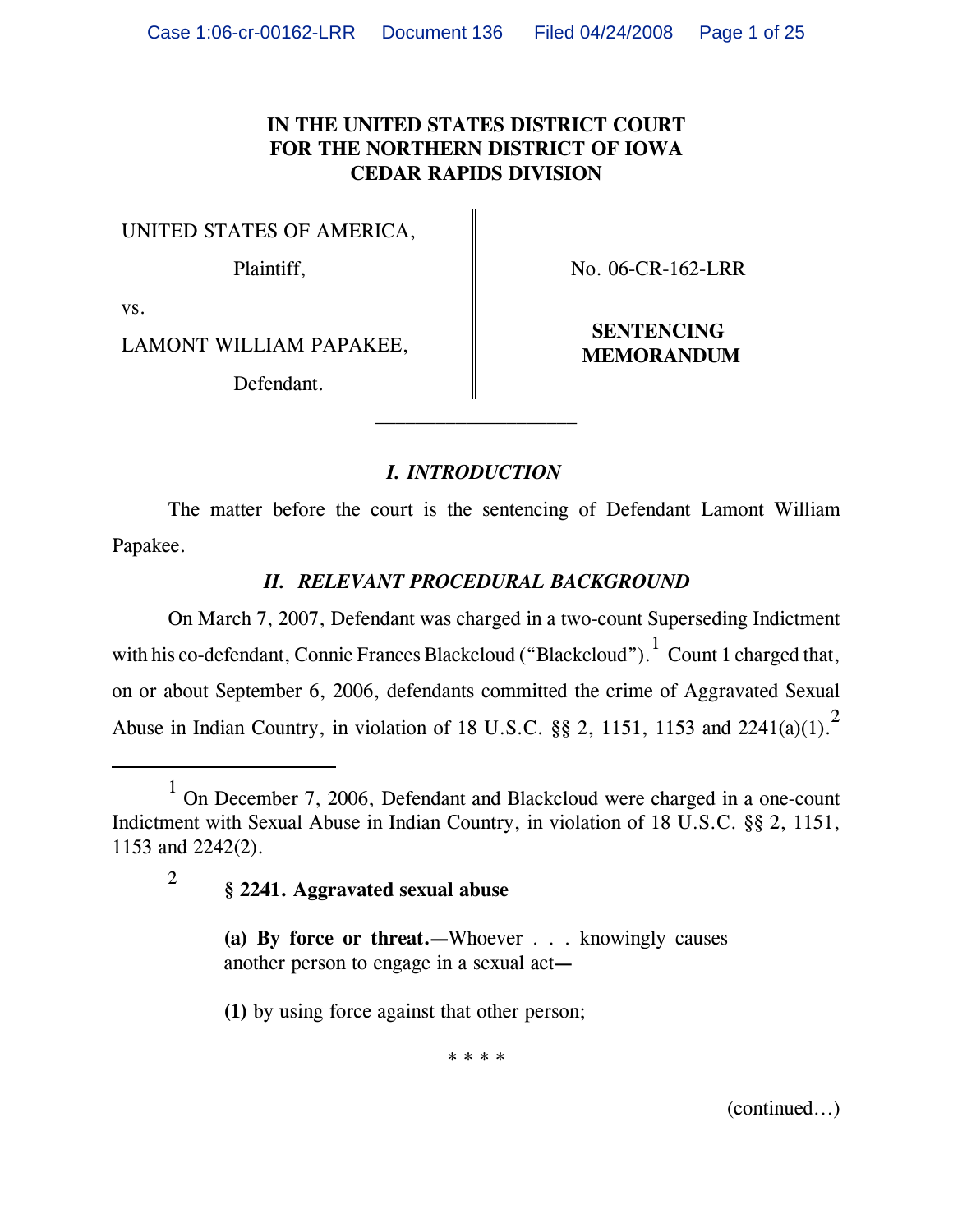Count 2 charged defendants with Sexual Abuse in Indian Country, on the same date, in violation of 18 U.S.C.  $\S$ § 2, 1151, 1153 and 2242(2).<sup>3</sup>

On June 25, 26, 27 and 28, 2007, defendants appeared before the court for a jury trial on both counts of the Superseding Indictment. On June 28, 2007, the jury returned verdicts of not guilty as to both defendants on Count 1 and verdicts of guilty as to both defendants as to Count 2. The undersigned accepted the jury's verdicts.

 $\int_{0}^{2}$ (...continued)

or

or attempts to do so, shall be fined under this title, imprisoned for any term of years or life, or both.

18 U.S.C. § 2241(a)(1) (emphasis in original). Section 2241 was amended in 2007, *see* Pub. L. 110-161, 121 Stat. 2082 (Dec. 26, 2007), however, such amendment is not relevant here.

<sup>3</sup> **§ 2242. Sexual abuse**

Whoever . . . knowingly*—*

\* \* \* \*

**(2)** engages in a sexual act with another person if that other person is*—*

**(A)** incapable of appraising the nature of the conduct;

**(B)** physically incapable of declining participation in, or communicating unwillingness to engage in, that sexual act;

 or attempts to do so, shall be fined under this title and imprisoned for any term of years or for life.

18 U.S.C. § 2242(2) (2006) (emphasis in original). Section 2242 was amended in 2007, *see* Pub. L. 110-161, 121 Stat. 2082 (Dec. 26, 2007), however, such amendment is not relevant here.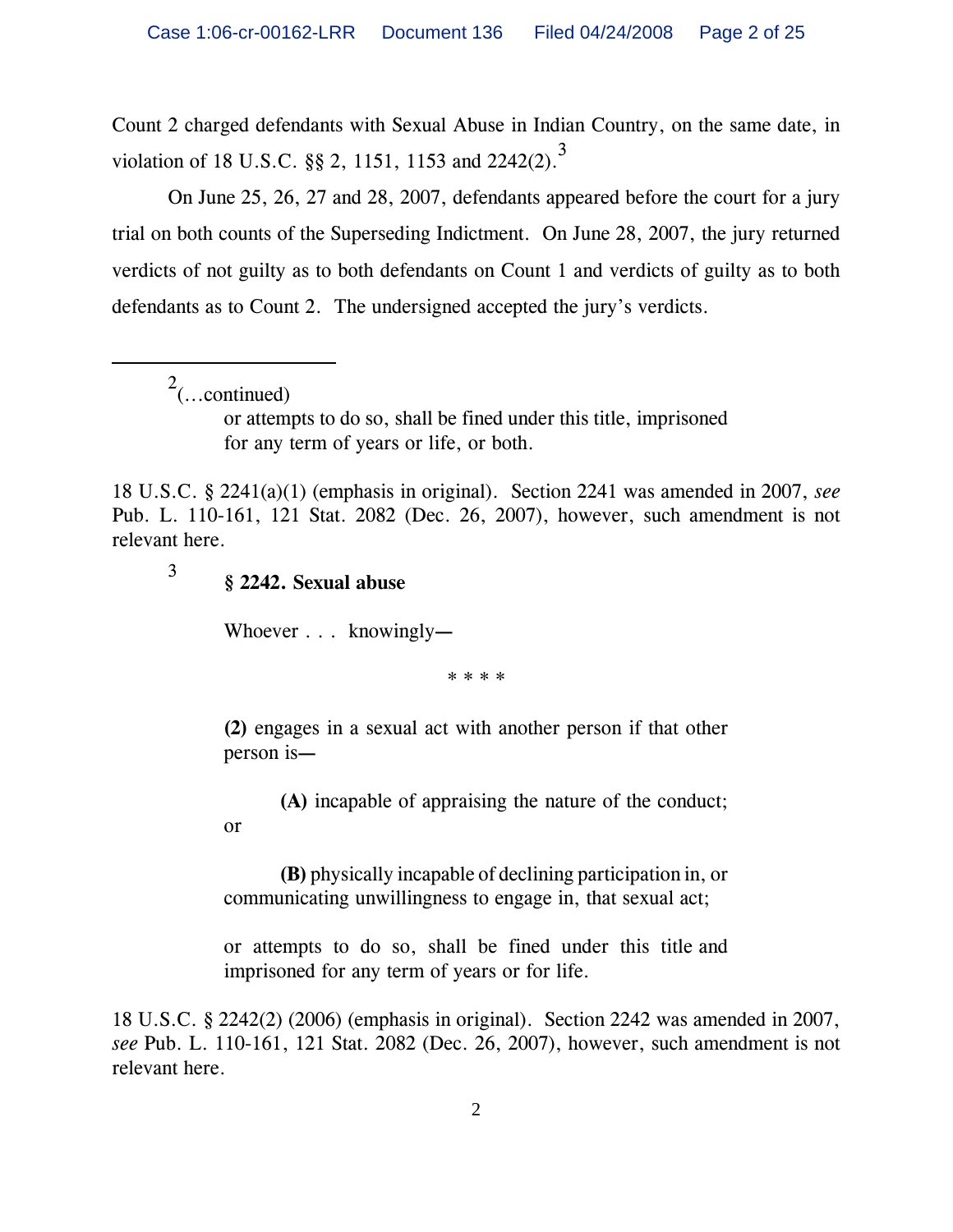On February 27, 2008, the United States Probation Office ("USPO") filed Defendant's Presentence Investigation Report ("PSIR"). On April 9, 2008, the government and Defendant filed their respective sentencing memoranda.

On April 23, 2008, the court held a sentencing hearing ("Hearing"). Assistant United States Attorney Robert L. Teig represented the government. Attorney Jonathan B. Hammond represented Defendant, who was personally present.

At the Hearing, the court sentenced Defendant to 360 months of imprisonment. The instant Sentencing Memorandum is designed to explain how the court arrived at Defendant's sentence. It is not comprehensive and should be read in conjunction with the record the court made at the Hearing.

#### *III. SENTENCING FRAMEWORK*

The Sentencing Guidelines are no longer mandatory. *See Kimbrough v. United States*, 128 S. Ct. 558, 574 (2007) (discussing *United States v. Booker*, 543 U.S. 220, 245 (2005)). They are advisory. *Id.*

The Eighth Circuit Court of Appeals states that a "district court should begin [a] sentencing proceeding] with a correct calculation of the advisory Sentencing Guidelines range." *United States v. Braggs*, 511 F.3d 808, 812 (8th Cir. 2008). The advisory Sentencing Guidelines range "is arrived at after determining the appropriate Guidelines range and evaluating whether any traditional Guidelines departures are warranted." *United States v. Washington*, 515 F.3d 861, 865 (8th Cir. 2008). "Then, after giving both parties a chance to argue for the sentence they deem appropriate, the court should consider all of the factors listed in 18 U.S.C. § 3553(a) to determine whether they support the sentence requested by either party." *Braggs*, 511 F.3d at 812. "The district court may not assume that the Guidelines range is reasonable, but instead 'must make an individualized assessment based on the facts presented.'" *Id.* (quoting *United States v. Gall*, 128 S. Ct. 586, 597 (2007)). "If the court determines that a sentence outside of the Guidelines is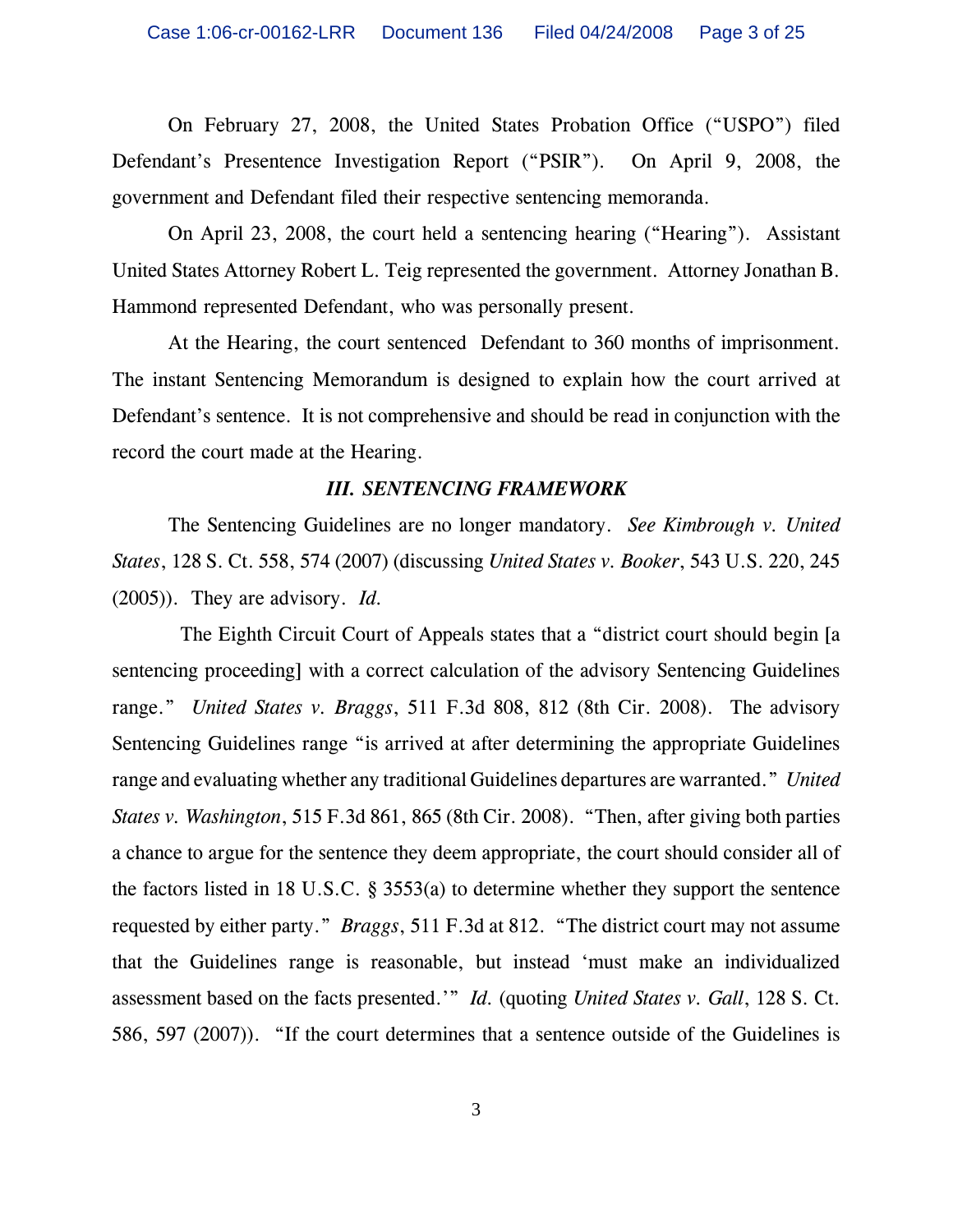called for, it 'must consider the extent of the deviation and ensure that the justification is sufficiently compelling to support the degree of the variance.'" *Id*. "The sentence chosen should be adequately explained so as 'to allow for meaningful appellate review and to promote the perception of fair sentencing.'" *Id.*

At the Hearing, the court based its factual findings upon the trial evidence and the uncontested provisions of the PSIR. The court's factual findings were not necessarily consistent with those of the jury, which inexplicably acquitted defendants of Count 1. In the Eighth Circuit, it is settled that "[a]cquitted conduct may be used for sentencing purposes if proved by a preponderance of the evidence." *United States v. No Neck*, 472 F.3d 1048, 1055 (8th Cir. 2007) (citing *United States v. Whatley*, 133 F.3d 601, 606 (8th Cir. 1998)). Other Circuit Courts of Appeals agree. *See, e.g., United States v. Jimenez*, 513 F.3d 62, 88 (3d Cir. 2008) ("The counts of conviction determined [the defendant's] sentencing exposure, and the district court was free to consider relevant conduct, including conduct resulting in acquittal, that was proved by a preponderance of the evidence in determining [the defendant's] sentence within the original statutory sentencing range."); *United States v. Four Pillars Enter. Co., Ltd.*, 253 F.App'x 502, 508 (6th Cir. 2007) (same); *United States v. Tello-Nicio*, 242 F.App'x 892, 893 (4th Cir. 2007) (same); *United States v. Horne*, 474 F.3d 1004, 1006 (7th Cir. 2007) (same); *United States v. Mercado*, 474 F.3d 654, 657-58 (9th Cir. 2007) (same).

Defendant appeared to concede that, under governing precedent, the court could base his sentence in part upon acquitted conduct. However, Defendant urged the court to hold the government to a clear-and-convincing burden of proof. Defendant contended that, because the consideration of judge-found facts in his case could significantly increase his advisory Sentencing Guidelines range, due process demanded a higher burden of proof. *See, e.g., United States v. Kikumura*, 918 F.2d 1084, 1089 (3d Cir. 1990) (citing *McMillan v. Pennsylvania*, 477 U.S. 79, 88 (1986) (stating, in dictum, that a sentencing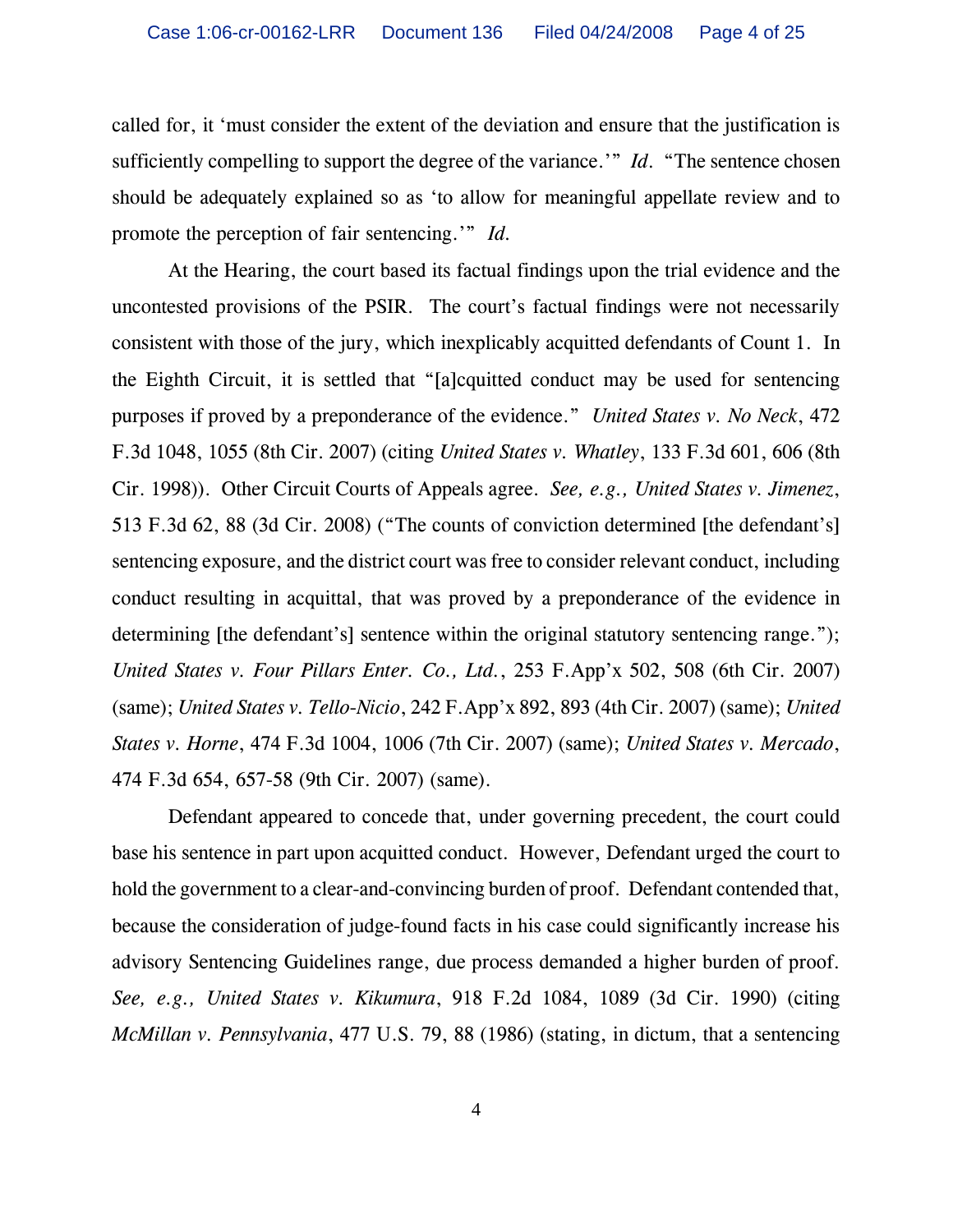enhancement should not become "the tail which wags the dog of the substantive offense")).

Due process does not demand that the court hold the government to a clear-andconvincing burden of proof at sentencing in this case. The Eighth Circuit Court of Appeals recently addressed *Kikumura* in *United States v. Bradford*, 499 F.3d 910, 920 (8th Cir. 2007). In dicta, the Eighth Circuit Court of Appeals indicated that due process might require a higher burden of proof in cases where "'the magnitude of a proposed [increase based on judge-found facts] dwarfs the guideline range applicable to the substantive offense[] of conviction.'" *Bradford*, 499 F.3d at 919 (quoting *Kikumura*, 918 F.2d at 1089). After *Bradford* was decided, however, the Third Circuit Court of Appeals expressly disavowed *Kikumura*. *See United States v. Fisher*, 502 F.3d 293, 305 (3d. Cir. 2007), *cert. denied*, 76 U.S.L.W. 3498 (U.S. Mar. 17, 2008) (explaining why *United States v. Booker*, 543 U.S. 220 (2005), completely undermined *Kikumura*'s jurisprudential foundation). <sup>4</sup> The Third Circuit Court of Appeals succinctly stated:

> [A]lthough concerns about the "tail wagging the dog" were valid under a mandatory guideline system—like the Pennsylvania system addressed in *McMillan* and the federal Guidelines when *Kikumura* was decided—these concerns were put to rest when *Booker* rendered the Guidelines advisory. For this reason, we hold that *Kikumura* is no longer valid as long as the Guidelines are advisory.

*Id.*

Even if the court were to assume that due process could somehow require a higher burden of proof in some cases, any increase attributable to judge-found facts is not an extreme enough increase to warrant such a higher burden in this case. At most, Defendant

 $4$  The Eighth Circuit Court of Appeals subsequently affirmed a district court case that recognized that *Kikumura* was no longer good law. *See United States v. Grover*, 511 F.3d 779 (8th Cir.), *aff'g* 486 F. Supp. 2d 868, 872 n.2 (N.D. Iowa 2007) ("*Kikumura* is no longer good law, insofar as subsequent Supreme Court cases have completely eroded its jurisprudential basis.").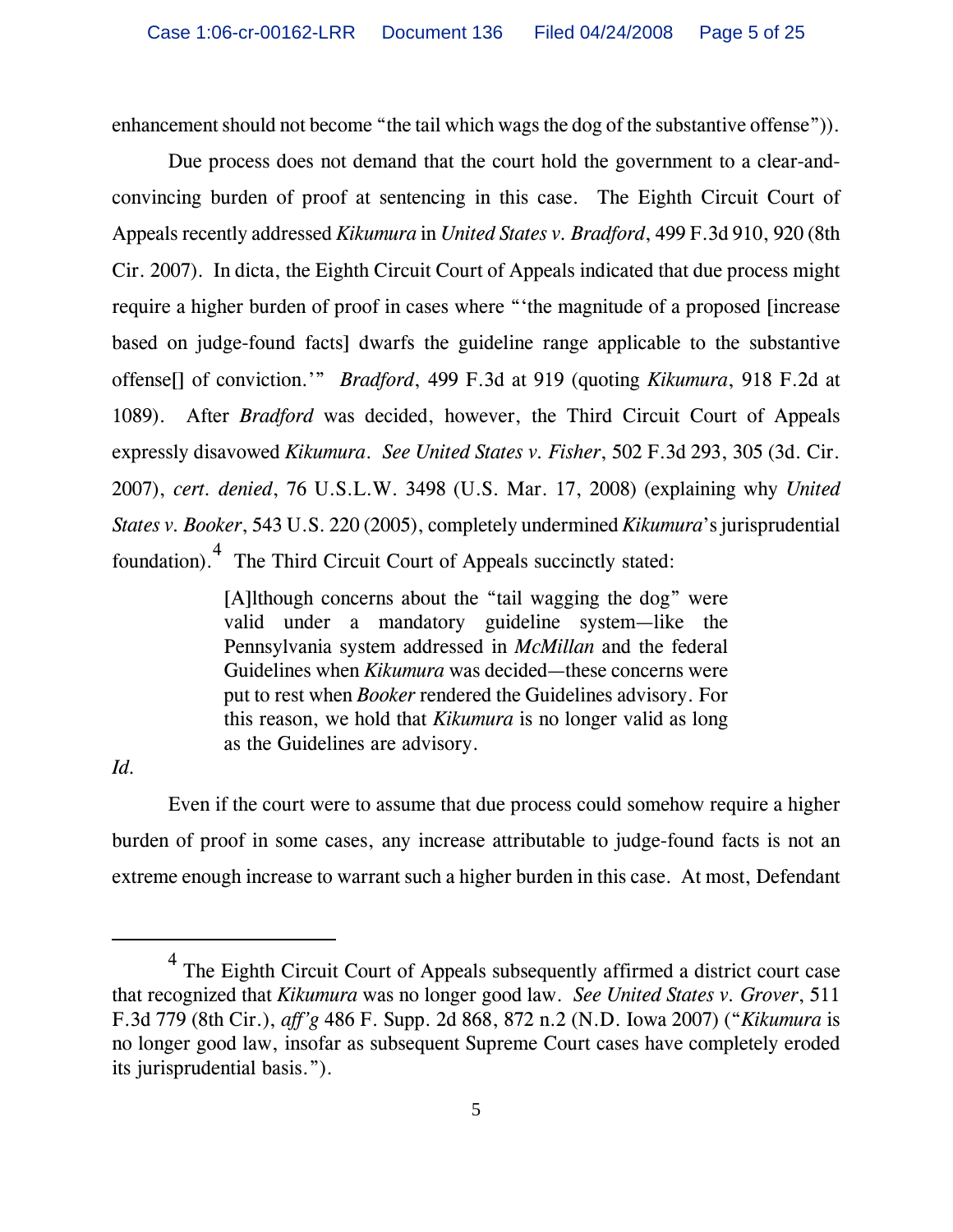is subject to the equivalent of a nine-level increase<sup>5</sup> based on judge-found facts. *See, e.g.*, *United States v. Bradford*, 499 F.3d 910, 920 (8th Cir. 2007) (holding twelve-level enhancement was insufficient to trigger increased burden of proof), *cert. denied*, 128 S. Ct. 1446 (2008).

### *IV. FINDINGS OF FACT*

The court found the following facts by a preponderance of the evidence:<sup>6</sup>

In late August of 2006, Luci Dale a/k/a "Lulu" moved to the Sac and Fox Tribe of the Mississippi in Iowa's Meskwaki Settlement in Tama County, Iowa ("Settlement"). Dale, who was a member of the Omaha Tribe of Nebraska, moved to the Settlement from Nebraska "to sober up[,] . . . get a job, and settle down." Trial Transcript at 4. Dale, an alcoholic herself, wanted to get away from alcoholics in her family. Dale knew several people who lived on the Settlement, including Alex Mauskemo and Monica Papakee (Defendant's sister). They were Dale's "friends from back in the days." *Id.* at 5.

Dale moved in with Mauskemo and applied for a job at the Meskwaki Bingo Casino Hotel. Dale managed to stay sober for approximately her first two weeks on the

<sup>5</sup> A finding that Defendant is a career offender subjects Defendant to a seven-level increase to his base offense level (30 to 37) and a two-category increase to his criminal history category (IV to VI). This is equivalent to an adjusted offense level of 39, Criminal History Category IV.

 $^6$  As a general matter, the court found Sheila Papakee and Luci Dale to be credible witnesses. Unlike other witnesses in this case, Sheila Papakee is not an alcoholic and was not intoxicated or drinking alcohol during the relevant time-period. The court recognizes that Dale was intoxicated throughout the relevant time-period and unconscious when sexually assaulted in Defendant's living room. As a consequence, Dale was genuinely confused at the time of trial as to the timing of many of the events in question. However, the court found her testimony as to what Defendant and Blackcloud did to her in Defendant's bedroom to be fully credible.

The court did not find the testimony of Alicia Papakee (Defendant's sister) or Marland Sanache (Defendant's good friend) to be credible insofar as such testimony conflicted with the testimony of other witnesses.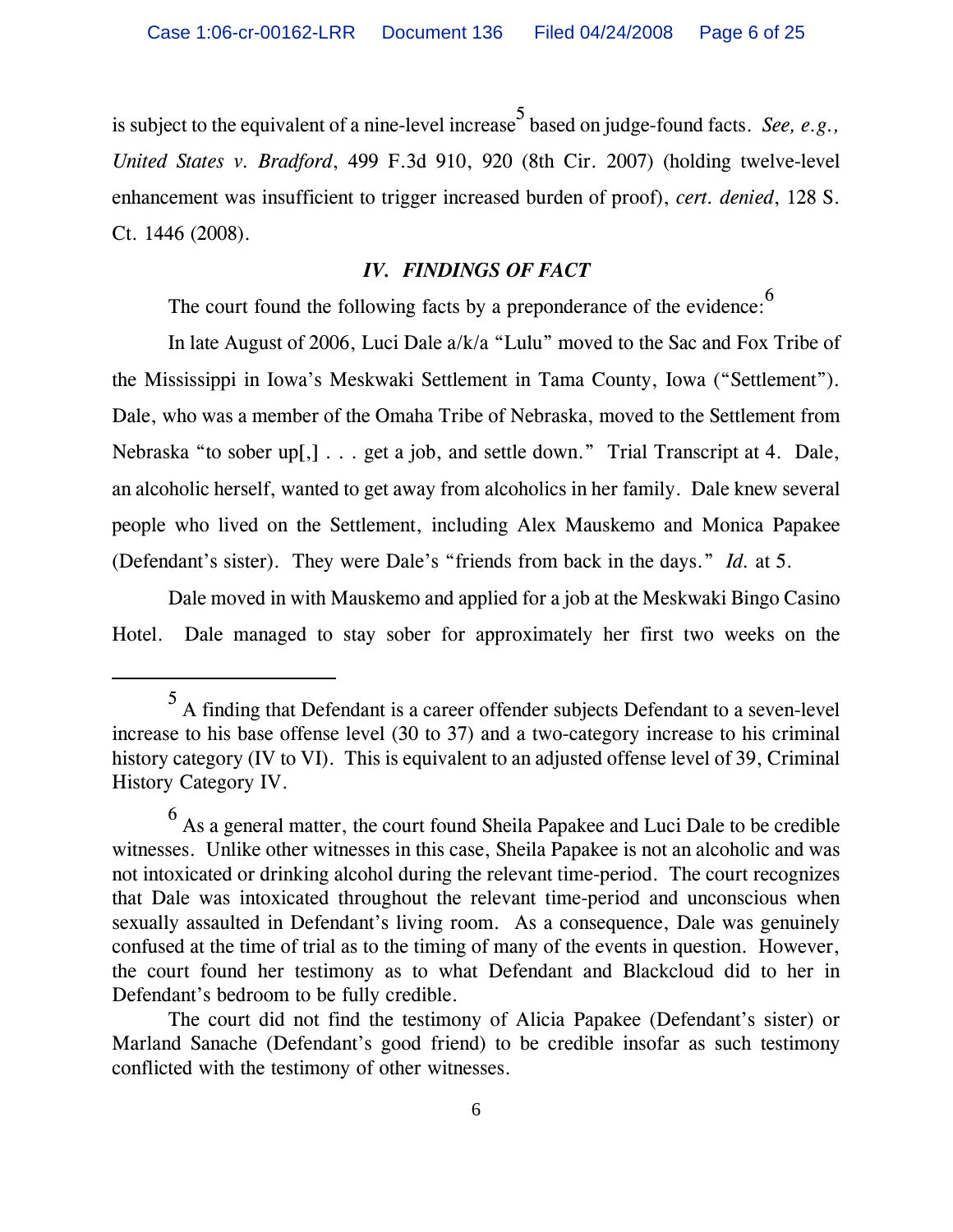Settlement.

In early September of 2006, Monica Papakee introduced Dale to Defendant and Blackcloud a/k/a "Uncle Connie." Shortly thereafter, Dale moved in with Defendant at his residence on the Settlement at 315 Red Earth Drive, Tama County, Iowa.<sup>7</sup> Dale slept in Defendant's bedroom, while he slept on the couch or the floor in the living room. At the time, Blackcloud was also living at Defendant's house.

During the brief period while they lived together, each day Dale, Blackcloud and Defendant drank alcohol until they were intoxicated. Dale drank beer and vodka. Dale also smoked cigarettes when she was drunk.

Blackcloud verbally and physically abused Dale, often in a most brutal fashion. Blackcloud called Dale "a wanna-be white bitch" and told her she did not belong on the Settlement because she was not a Meskwaki. *Id.* at 16. Blackcloud pulled Dale's hair, scratched Dale and repeatedly hit her in the face with a closed fist. For his part, Defendant called Dale a "bitch."

Dale did not fight back "because it wasn't [her] place." *Id.* at 18. When Dale asked Defendant and Blackcloud to stop hurting her, Blackcloud "just laughed" and Defendant "would say he was just playing." *Id.*

On September 4, 2006 (Labor Day), Dale, Blackcloud and Defendant were intoxicated in Defendant's house. Sometime in the morning or early afternoon, Dale passed out or fell asleep on a couch in the living room. Defendant and Blackcloud stripped off Dale's pants and placed a large broken cucumber in her vagina. The cucumber was approximately two inches in diameter and three to four inches long.

Meanwhile, Sheila Papakee (Defendant's cousin) drove to Defendant's house with her children and their bicycles. Sheila Papakee parked her truck and took her children on a walk on a nearby paved trail.

 $^7$  This address is now known as 319 Deerfield Crossing, Tama County, Iowa.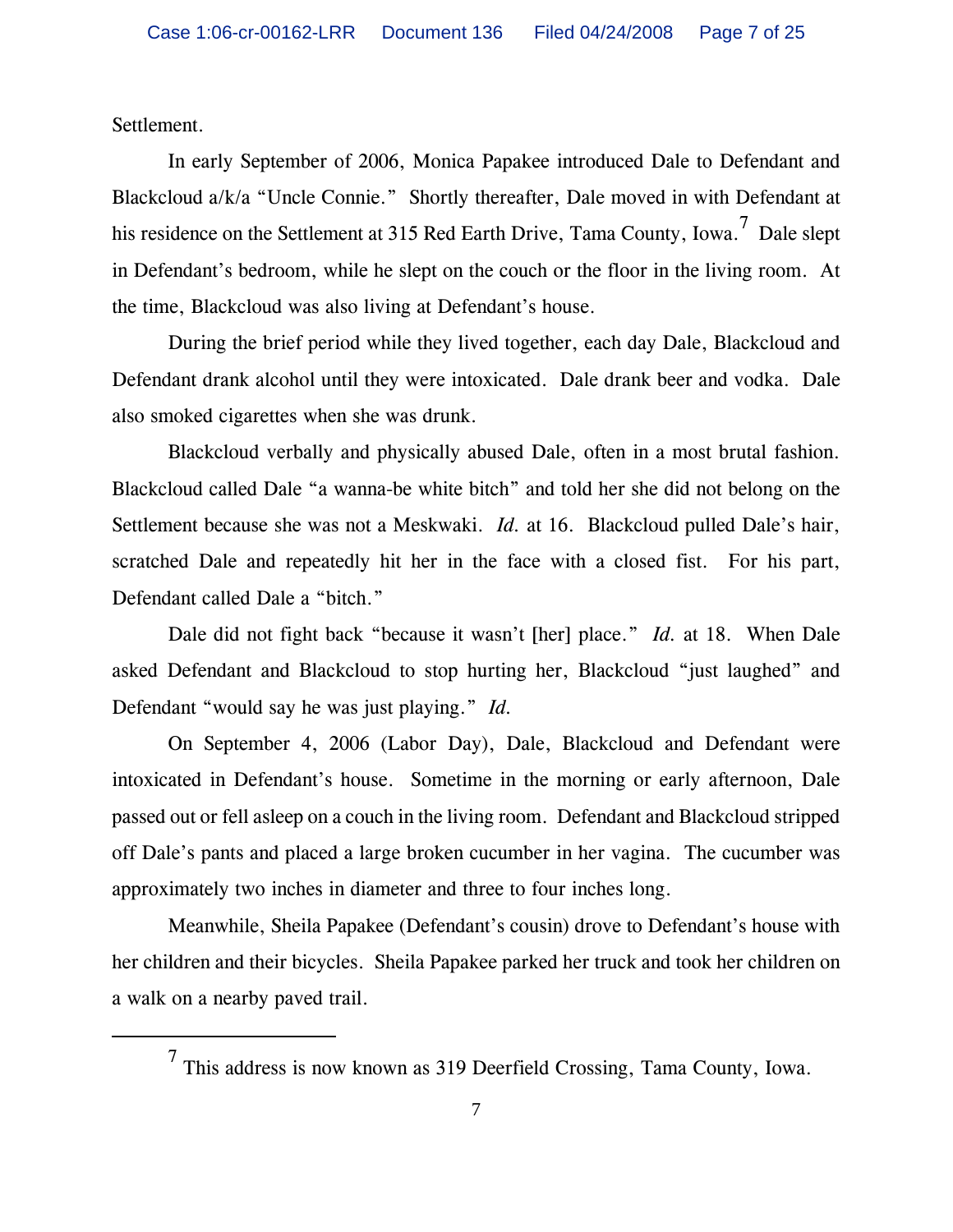Around 1 p.m., Sheila Papakee and her children finished their walk. Sheila Papakee left her children outside and went into Defendant's house. Once inside the house, Sheila Papakee found Defendant, Blackcloud and Dale intoxicated. Defendant and Dale were sitting upright and leaning back on a couch together. Defendant was awake; Dale was passed out and had a blanket covering her waist. Blackcloud was drunk and wandering around the house.

Defendant motioned at Dale and asked Sheila Papakee: "Do you want to check this out?" *Id.* at 230. Before Sheila Papakee could respond, Defendant flipped up the blanket around Dale's waist. Dale was naked at the waist and had a broken cucumber protruding from her vagina.

Sheila Papakee was "shocked." *Id.* at 233. Suddenly, Sheila Papakee and Defendant heard Sheila Papakee's children coming into the house. Defendant re-covered Dale's waist, and Sheila Papakee left the house. Sheila Papakee and her children drove home, which was approximately five minutes away. Sheila Papakee did not call the police because she was "scared." *Id.* at 252.

Once home, Sheila Papakee realized that she had left the children's bicycles at Defendant's house. Around 2 p.m., Sheila Papakee returned to Defendant's house to pick up the bicycles and to check on Dale. Sheila Papakee was worried about Dale. Sheila Papakee loaded the bicycles in her truck and went in the house.

When Sheila Papakee entered Defendant's house for the second time, Defendant, Blackcloud and Dale were all awake, intoxicated and sitting on the couch drinking alcohol. Dale was fully clothed and appeared to be fine. After about ten or fifteen minutes, Sheila Papakee left.

Dale eventually fell asleep in Defendant's bed. Although it was the middle of the day, the shades were drawn and the room was dark.

Sometime thereafter, Defendant and Blackcloud went into the bedroom. Defendant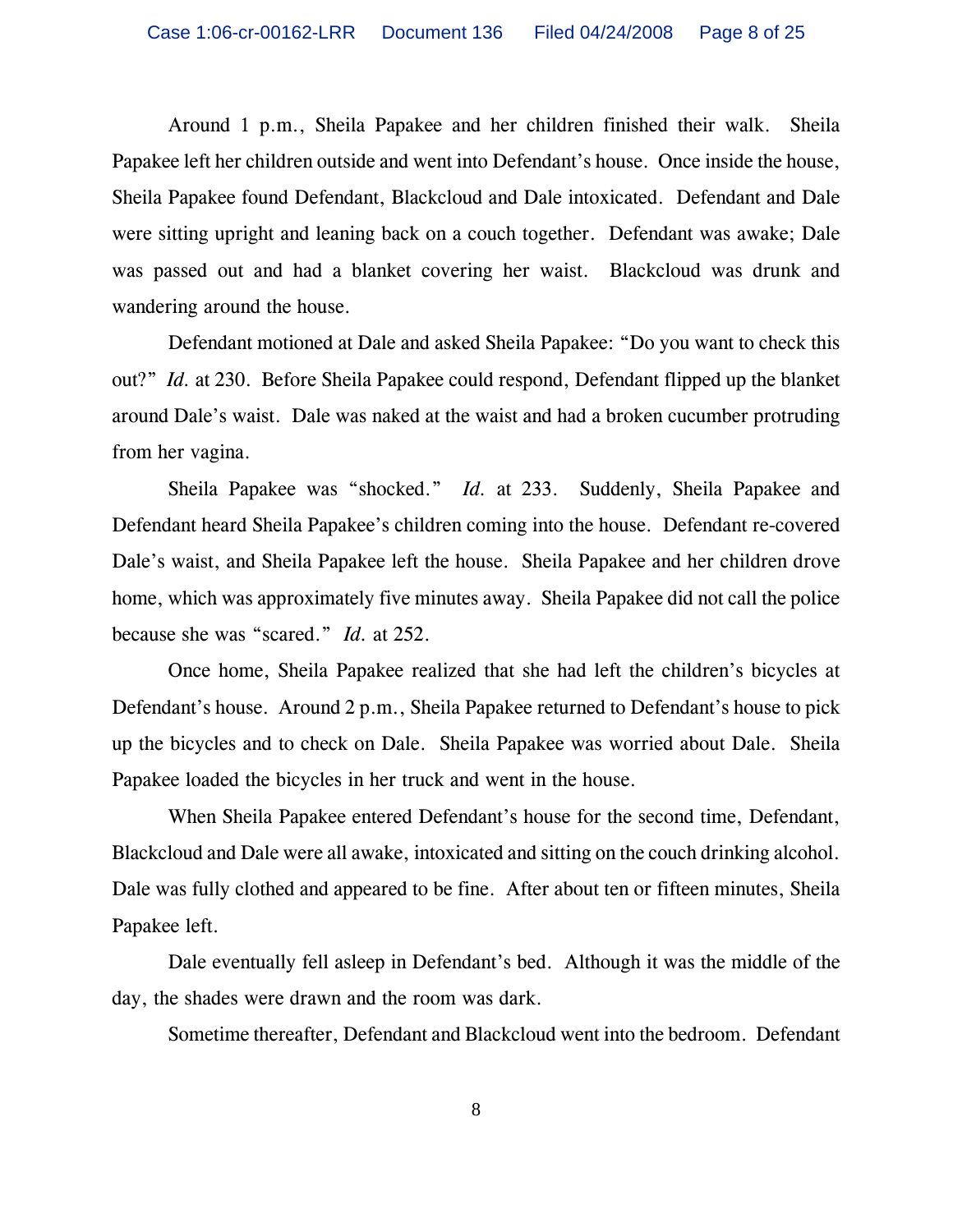and Blackcloud turned on the light and woke up Dale. Blackcloud was carrying a large curved cucumber and smoking a cigarette.

Dale was laying on her back in the bed. Defendant put his knees on Dale's shoulders and held Dale down on the bed. Blackcloud then pulled apart Dale's legs and ripped Dale's pajama pants.

Defendant repeatedly head-butted Dale in the face while he was holding her down on the bed. He hit her on the side of her face. Blackcloud whacked Dale upside the head with a glass vodka bottle and hit her with the metal end of a Bic lighter. Blackcloud twice pressed a lit cigarette directly onto Dale's skin—once on Dale's buttock and once on her thigh. Defendant and Blackcloud then pushed the cucumber into Dale's vagina.

Dale drifted in and out of consciousness during the attack, which lasted approximately fifteen to twenty minutes. When conscious, Dale continuously resisted Defendant and Blackcloud; Dale kicked her legs and moved her arms. <sup>8</sup> Blackcloud told Dale to "shut up and take it like a man." *Id.* at 26. Defendant and Blackcloud repeatedly laughed at Dale.

Around 3 p.m., Sheila Papakee entered Defendant's house for a third time.  $\begin{bmatrix} 9 & 0 \\ 9 & 10 \end{bmatrix}$ Defendant and Alicia Papakee (Defendant's sister) were in the bedroom. Blackcloud was walking from the bedroom into the living room.

Sheila Papakee entered the bedroom and found Dale laying on her back on the bed. Defendant and Alicia Papakee were sitting on the sides of the bed. The curtains were still drawn.

<sup>8</sup> At no time did Dale consent to having a cucumber in her vagina.

 $9$  When Sheila Papakee returned home after her second time in Defendant's home, she called Defendant on the telephone and asked how Dale was doing. Defendant did not respond; instead, he gave the phone to Dale. Sheila Papakee asked Dale: "Are you all right? Are you okay?" *Id.* at 277. Dale only cried in response. Concerned, Sheila Papakee decided to return to Defendant's house.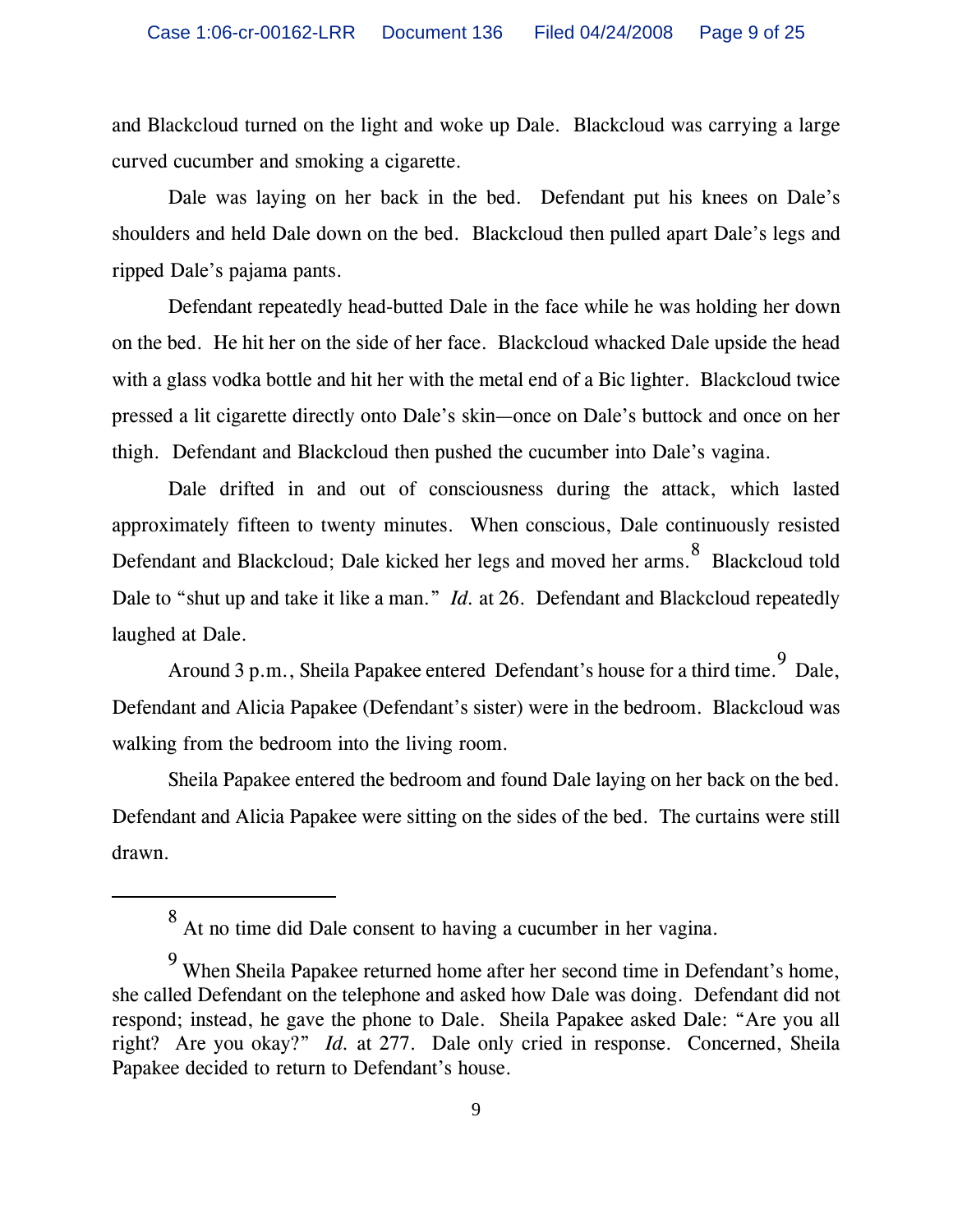Alicia Papakee was tending to Dale. Alicia Papakee was applying pressure to Dale's forehead with linens, in an attempt to stop Dale from bleeding. Dale bled on a number of linens in the bedroom.

Sheila Papakee ordered Blackcloud to return to the bedroom to help Dale. Sheila Papakee asked Blackcloud: "What the fuck did you hit Dale with?" *See id.* at 247. Blackcloud replied, "My Bic [lighter]." *Id.* Blackcloud lay beside Dale and started putting pressure on her forehead.

Eventually, Dale stopped bleeding. Sheila Papakee escorted Dale out of the house and drove her to her father Rodney Papakee's house. As Sheila Papakee left the house, she saw Defendant pick the broken cucumber off of the living room floor and eat it.

Dale and Sheila Papakee did not immediately report the sexual assault to law enforcement. They were afraid to call law enforcement.

That night, Rita Papakee (one of Defendant's cousins) stayed up all night on a "drunken binge" with two relatives. *Id.* at 133. The three relatives, all intoxicated, drove to Defendant's house on the morning of September 5, 2006. Defendant was out of alcohol, so the three relatives brought him alcohol and started drinking with him in his house.

Later that morning, Rita Papakee drove Defendant to Rodney Papakee's house. Monica Papakee, Sheila Papakee and Dale were there. Sheila Papakee had already told Monica Papakee about what she had seen at Defendant's house the previous day. Rita Papakee saw a laceration on Dale's head.

Monica Papakee and Sheila Papakee told Rita Papakee what Sheila Papakee had seen at Defendant's house the previous day. Dale confirmed that "they" had "used a cucumber on me" "front and back" *Id.* at 128-29. Rita Papakee, who was "outraged" and found the allegations "disturbing and disgusting," decided to confront Defendant. *Id.* at 110.

An intoxicated Rita Papakee asked Defendant: "What the fuck did you do? What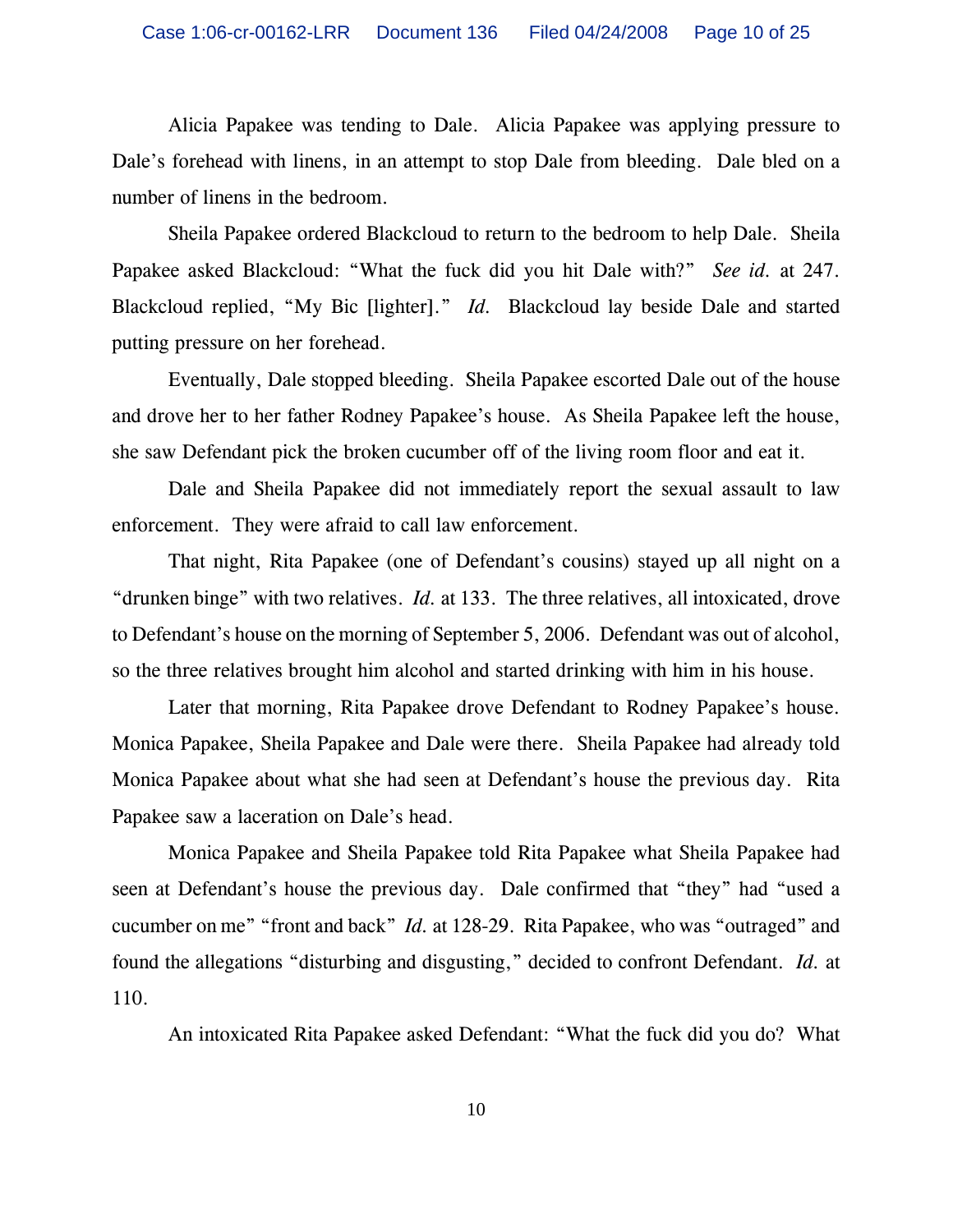the fuck's the matter with you?" *Id.* at 110. Defendant did not deny or confirm sexually assaulting Dale. Defendant simply responded: "Why are you yelling at me? . . . [W]hat is she to you? What does it matter to you?" *Id.* at 110-11. Rita Papakee asked Defendant: "How would you feel if somebody did that to your daughter?" *Id.* at 111. Defendant responded: "You don't even know this woman. What does it matter?" *Id.*

 Still intoxicated, Rita Papakee decided to confront Blackcloud. Rita Papakee found Blackcloud at Blackcloud's sister's house and asked Blackcloud what she did to Dale and "what the fuck was the matter with [Blackcloud]." *Id.* at 114. She asked: "And you guys used a fucking cucumber on her?" *Id.* Blackcloud laughed and replied: "Yeah, I did use a cucumber on her." *Id.* Rita Papakee then punched Blackcloud in the face. Blackcloud just laughed.

On September 6, 2006, Tama County Deputy Sheriff Wesley Sebetka ("Deputy Sebetka") received a call from dispatch that there was a report of a sexual assault on the Settlement. Deputy Sebetka went to Rodney Papakee's residence, where he met Dale. Dale was intoxicated and laying in bed. She had scratches, cuts on her head and multiple bruises over her body. Dale did not want to talk about a sexual assault, although she mentioned she had a "scuffle" with Defendant. *Id.* at 410. Dale later left the Settlement on a bus towards Omaha, Nebraska.

On September 8, 2006, FBI Agent Jason Amoriell ("Agent Amoriell") received a call from Roger Sanders, Chief of the Meskwaki Nation Police Department, about an alleged assault at Defendant's residence. Shortly thereafter, Agent Amoriell met with members of the Tama County Sheriff's Department and the Meskwaki Nation Police Department. Together, they obtained a warrant to search Defendant's home for evidence of a sexual assault.<sup>10</sup> Agent Amoriell recovered bloody linens from the home. DNA on

 $10$  A more complete version of the events leading to the execution of a warrant at (continued...)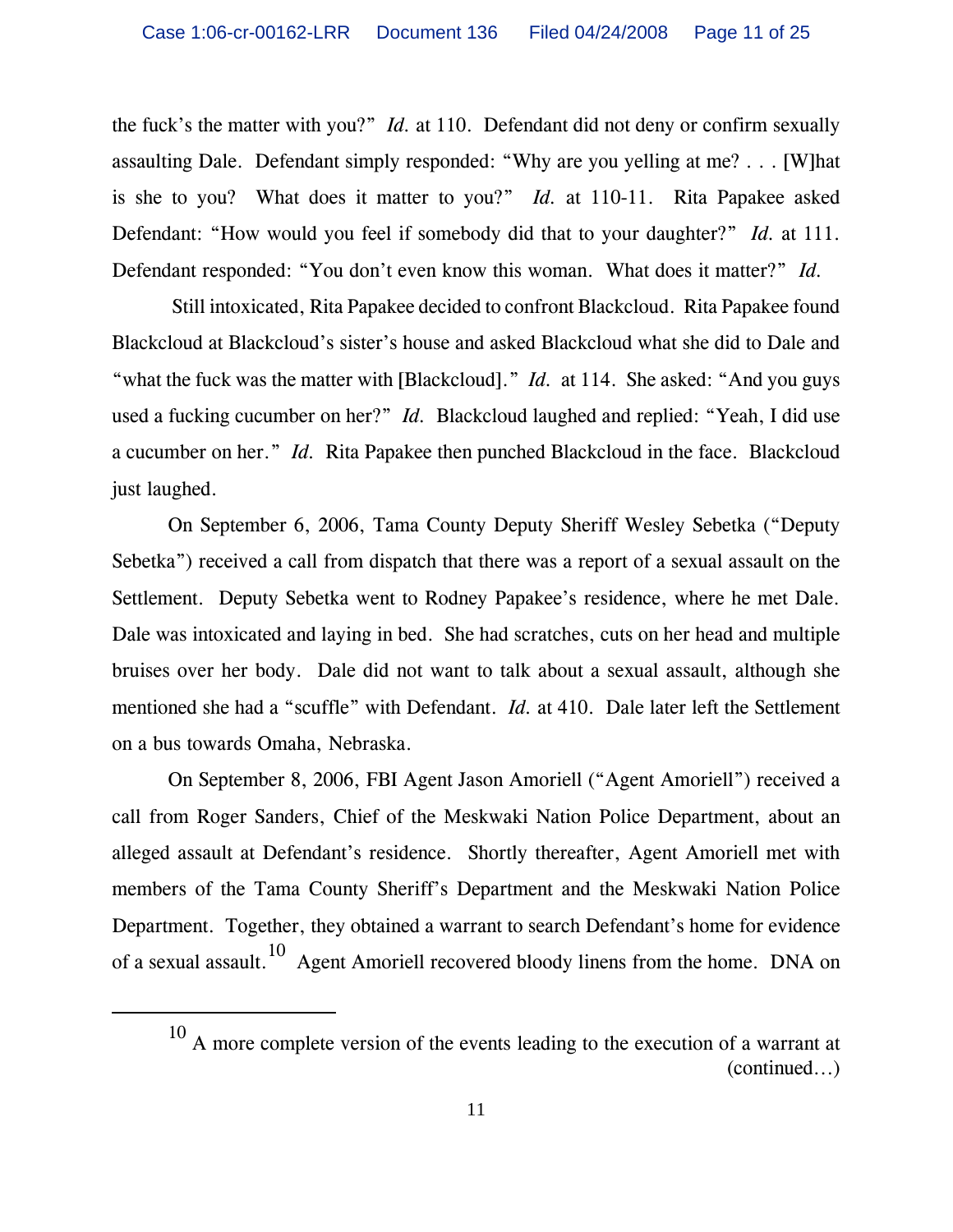the linens matched Dale's DNA. Agent Amoriell also saw cucumber peels in the trash can in Defendant's kitchen.

Also on September 8, 2006, Kristen Hammes ("Nurse Hammes"), a registered nurse and trained "Sexual Assault Nurse Examiner," examined Dale in a hospital in Omaha, Nebraska. Dale told Nurse Hammes that "she had a bottle/glass broken on her head by [Blackcloud] while [Defendant] assaulted her sexually." *Id.* at 159. Dale also stated that she was vaginally penetrated with a cucumber while resisting.

Nurse Hammes observed bruises, lacerations and cigarette burns on Dale's body. Nurse Hammes took photographs of Dale's injuries and found that they were consistent with Dale's allegations. *See* Gov't Exs. 8-13. Nurse Hammes also made a formal report. *See* Def. Blackcloud Ex. C. Nurse Hammes did not observe any injuries to Dale's vaginal area, but testified as an expert that the lack of such injuries was not necessarily inconsistent with Dale's allegations of sexual assault.

#### *V. ADVISORY SENTENCING GUIDELINES RANGE*

At the Hearing, the court ruled upon two advisory Sentencing Guidelines issues. The court decided (1) whether a four-level increase is appropriate, pursuant to USSG §2A3.1(b)(1) (2007),<sup>11</sup> because Defendant caused or attempted to cause Dale to engage in a sexual act by using force against her; and (2) whether Defendant is a career offender under USSG §4B1.1.

### *A. Base Offense Level—USSG §2A3.1(a)(2)*

The jury convicted Defendant of Sexual Abuse, in violation of 18 U.S.C. § 2242(2). Accordingly, Defendant's base offense level was **30**, pursuant to USSG §2A3.1(a)(2). *See*

 $10$ (...continued)

Defendant's home may be found at *United States v. Papakee*, No. 06-CR-162, 2007 WL 891717 (N.D. Iowa Mar. 21, 2007).

The parties agree that the 2007 edition of the Sentencing Guidelines manual applies. *See* PSIR at ¶ 17.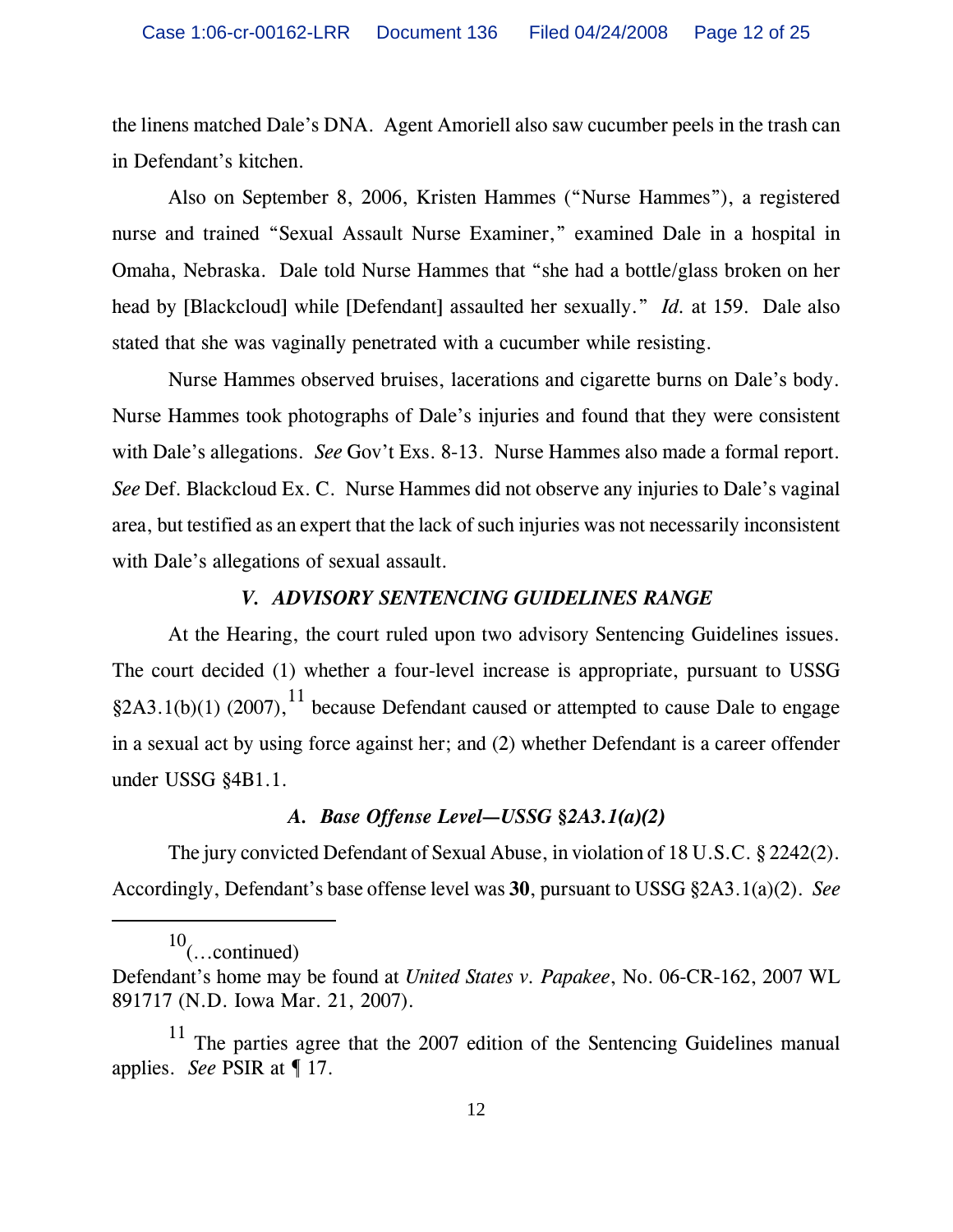USSG App. A (stating that convictions under §2242 are judged under USSG §2A3.1).

## *B. Use of Force—USSG §2A3.1(a)(2)*

Section 2A3.1(a)(2) provides for a four-level increase "[i]f the offense involved conduct described in 18 U.S.C.  $\S$  2241(a) or (b) . . . ." USSG  $\S$ 2A3.1(a)(2). As applied to the facts of this case, Defendant was subject to this four-level increase if he caused Dale to engage in a sexual act by use of force. That is, Defendant was subject to the sentencing enhancement if the court found by a preponderance of the evidence that he was guilty of Aggravated Sexual Abuse.

Based upon the facts that the court found in Part IV *supra*, a four-level adjustment was clearly appropriate. Defendant repeatedly used force against Dale, in order to cause her to engage in a sexual act. Put simply, Defendant brutalized Dale in a sadistic attempt to rape her with a vegetable.

This brought Defendant's adjusted offense level to **34**.

## *C. Career Offender—USSG §4B1.1*

As applied here, the advisory Sentencing Guidelines provide that Defendant's adjusted offense level should be increased to 37 and his Criminal History Category becomes VI if he is a "career offender." *See* USSG §4B1.1(b)(A) (provision where statutory maximum for the offense of conviction is life). Defendant is a career offender if:

> (1) [he] was at least eighteen years old at the time [he] committed the instant offense of conviction; (2) the instant offense of conviction is a felony that is either a crime of violence or a controlled substance offense; and (3) [he] has at least two prior felony convictions of either a crime of violence or a controlled substance offense.

*Id.* §4B1.1(a). At the Hearing, the court found that all three prongs of §4B1.1(a) were met and thus held that Defendant is a career offender.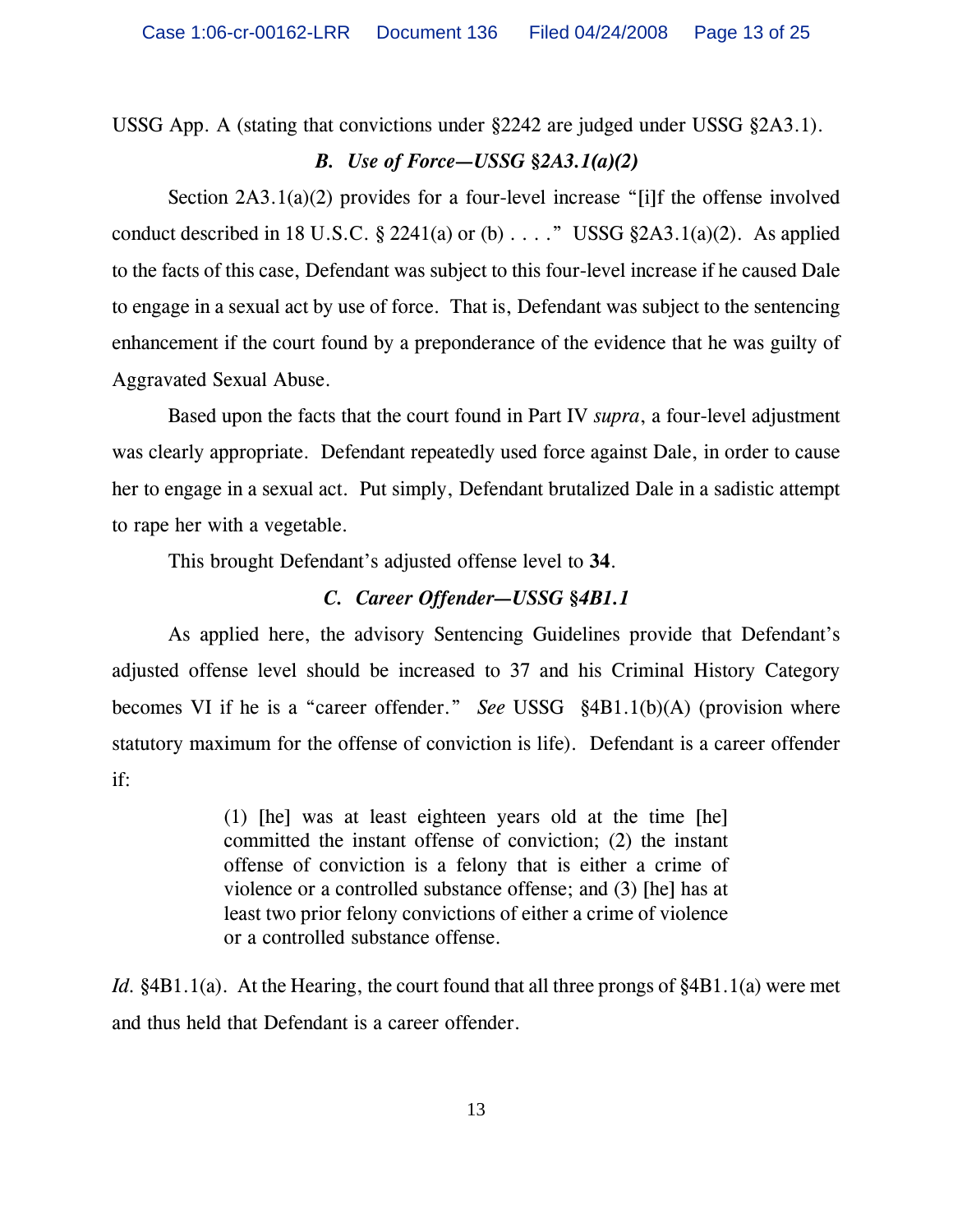# *1. Defendant was eighteen years old at time of instant offense of conviction*

First, it is undisputed that Defendant was at least eighteen years old at the time he committed the instant offense of conviction, Sexual Abuse in Indian Country. Defendant was thirty-four-years old in September of 2006.

# *2. Instant offense of conviction is a felony and a "crime of violence"*

Second, Sexual Abuse in Indian Country is a felony that is a crime of violence. It is undisputed that Sexual Abuse in Indian Country is punishable by life imprisonment and is thus a felony. 18 U.S.C. § 2242. However, Defendant argued that Sexual Abuse in Indian County is not a "crime of violence," because (1) "force" is not an element of Sexual Abuse in Indian Country; (2) the Commentary to § 4B1.2 explicitly lists "forcible sex offenses" but not "nonforcible sex offenses"; and (3) Sexual Abuse in Indian Country does not involve conduct that presents a serious potential risk of physical injury to another. The gist of Defendant's argument is that, because the victim in a Sexual Abuse in Indian Country case is always unconscious or otherwise unable to resist, there is neither the use of physical force nor any danger of injury.

The court found Defendant's arguments lacked merit.

The term "crime of violence" means any offense under federal or state law, punishable by imprisonment for a term exceeding one year, that—

(1) has as an element the use, attempted use, or threatened use of physical force against the person of another, or

(2) is burglary of a dwelling, arson, or extortion, involves use of explosives, or otherwise involves conduct that presents a serious potential risk of physical injury to another.

USSG §4B1.2. Although the court cannot find any cases precisely on point, the Ninth Circuit Court of Appeals has examined a very similar Louisiana statute called "simple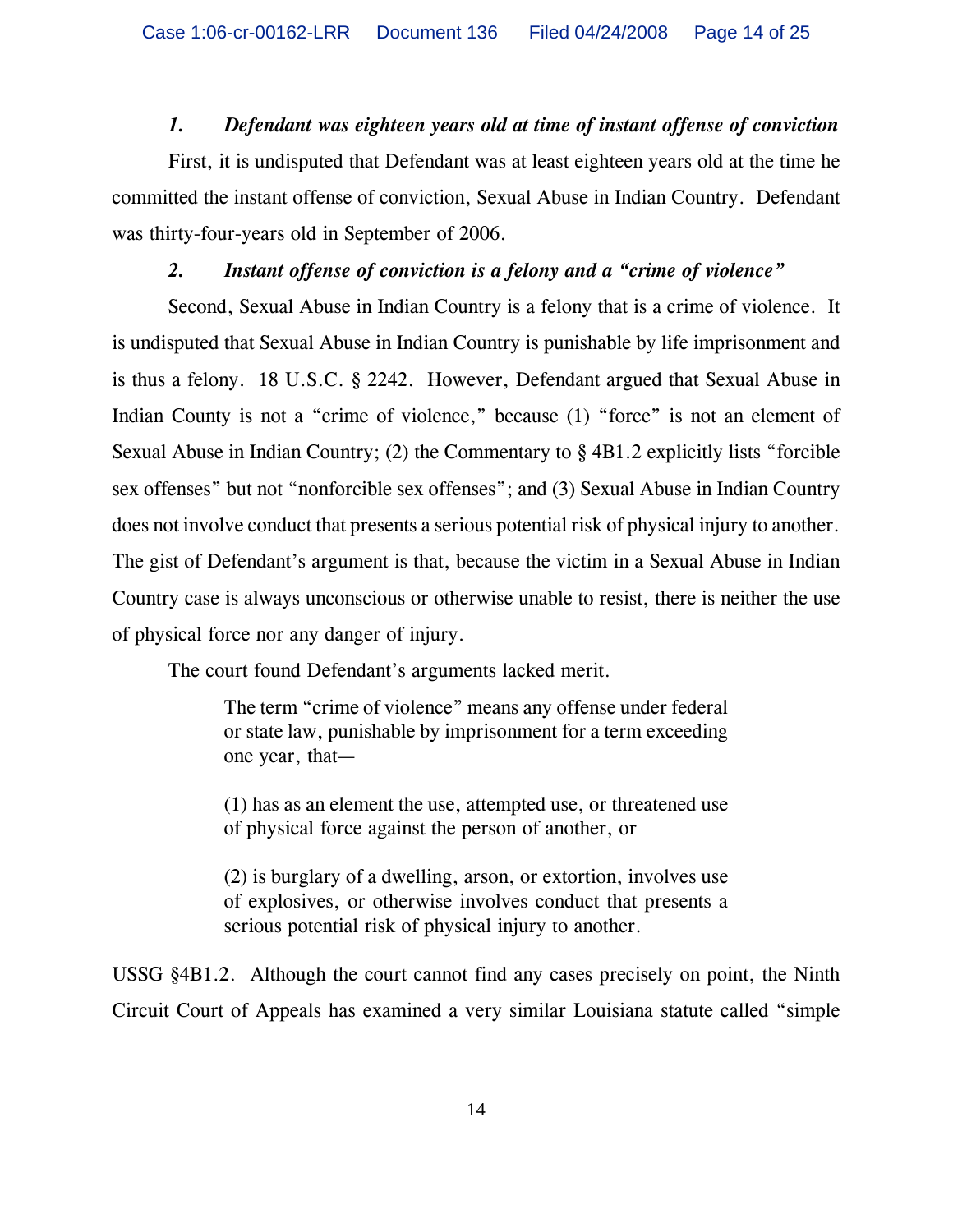rape"<sup>12</sup> and held it met the foregoing definition of "crime of violence." The Ninth Circuit Court of Appeals reasoned:

> Personal contact is, of course, part and parcel of simple rape or its attempt. . . . [N]o matter how committed, every time a perpetrator engages in or attempts to engage in an act of rape, some contact with the victim is achieved. Such close proximity coupled with the nature of this offense creates an atmosphere that fosters the potential for physical confrontation. Even in its least violent form, simple rape . . . could result in physical injury to the victim.

> For example, if the victim . . . came out of her stupor, the

<sup>12</sup> **A.** Simple rape is a rape committed when the anal or vaginal sexual intercourse is deemed to be without the lawful consent of a victim who is not the spouse of the offender because it is committed under any one or more of the following circumstances: **(1)** When the victim is incapable of resisting or of understanding the nature of the act by reason of a stupor or abnormal condition of mind produced by an intoxicating agent or any cause, other than the administration by the offender, and without the knowledge of the victim, of any narcotic or anesthetic agent or other controlled dangerous substance and the offender knew or should have known of the victim's incapacity. **(2)** When the victim is incapable, through unsoundness of mind, whether temporary or permanent, of understanding the nature of the act and the offender knew or should have know of the victim's incapacity. **(3)** When the female victim submits under the belief that the person committing the act is her husband and such belief is intentionally induced by any artifice, pretense, or concealment practiced by the offender . . . . **B.** Whoever commits the crime of simple rape shall be imprisoned, with or without hard labor, without the benefit of parole, probation, or suspension of sentence, for not more than twenty-five years.

La. Rev. Stat. Ann. § 14:43 (West 1998) (emphasis added) (quoted in *United States v. Riley*, 183 F.3d 1155, 1157 (9th Cir. 1999)).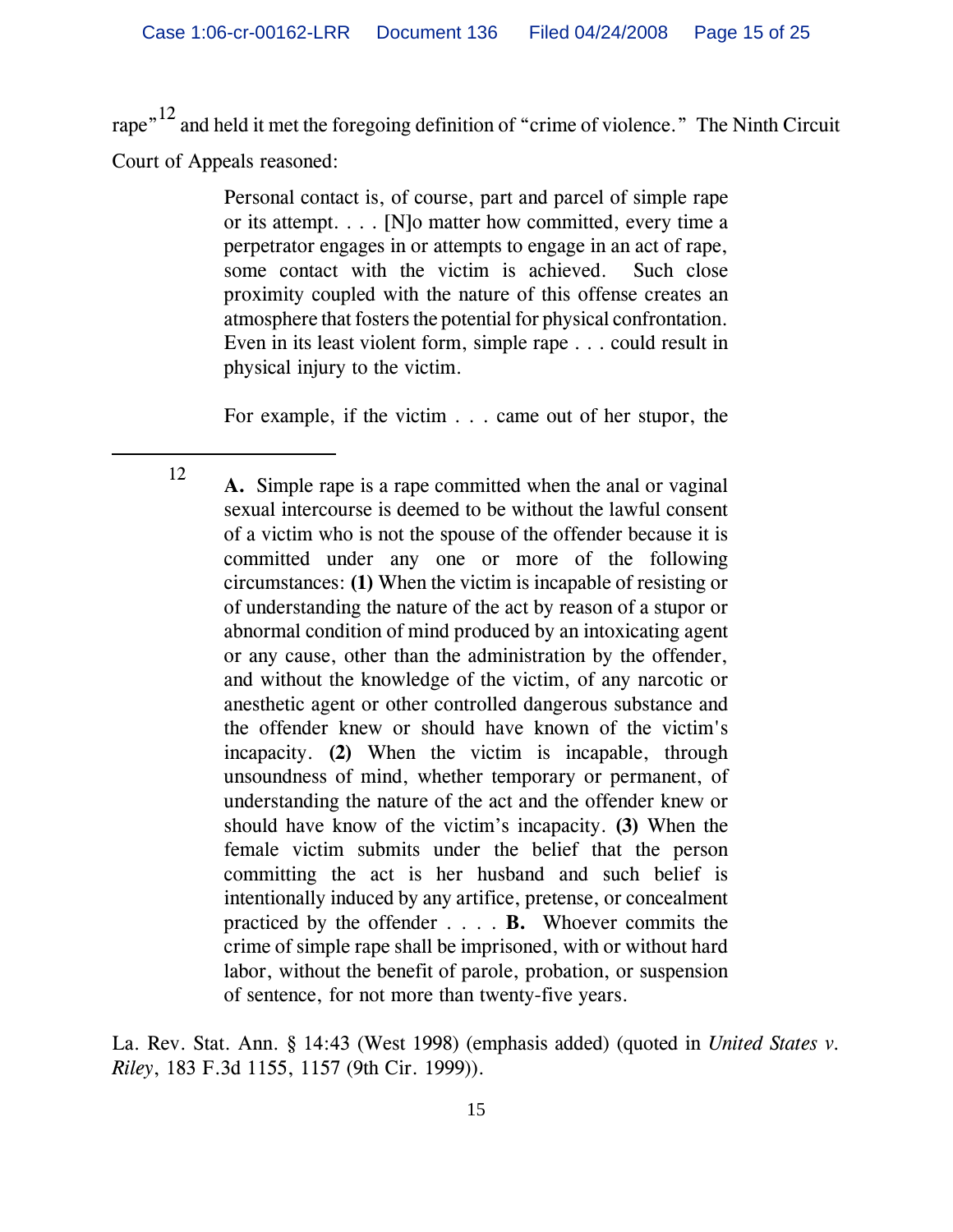situation could easily escalate into a violent confrontation. While every episode of simple rape may not result in physical injury to the victim, the guideline only requires that there be a serious potential risk of physical injury, not that the injury in fact occur.

Riley argues that simple rape is not a crime of violence because it is merely sex by trickery, deceit, or negligence rather than by force. . . . By definition, simple rape can be achieved by trickery or deception. It is nonetheless a crime against the bodily integrity of the victim. That deception may be used to effect the rape does not erase the ever-present possibility that the victim may figure out what's really going on and decide to resist, in turn requiring the perpetrator to resort to actual physical restraint. Further, rape also subjects the victim to the physical risks associated with sexually transmitted diseases and pregnancy. As such, it creates a serious potential risk of physical injury and is therefore a crime of violence under USSG § 4B1.2(a)(2).

Riley attempts to characterize this crime as nonviolent because the victim may initially consent to the sexual encounter but lack the legal capacity to do so. However, we refuse to minimize a crime solely because its victim may be helpless. The Guidelines in fact provide an enhancement for crimes committed against such "vulnerable victims." Moreover, we recently observed that sex crimes committed against the vulnerable, such as an unconscious or intoxicated individual, are particularly egregious and dehumanizing.

*United States v. Riley*, 183 F.3d 1155, 1157-60 (9th Cir. 1999) (citations, internal quotation marks and footnotes omitted). In a footnote, the court expressly rejected the argument that the United States Sentencing Commission's decision to list "forcible sex offenses" somehow precludes a finding that "simple rape" is a "crime of violence." The Ninth Circuit Court of Appeals observed:

> Riley contends that finding attempted simple rape a crime of violence, gives short shrift to the Commentary to USSG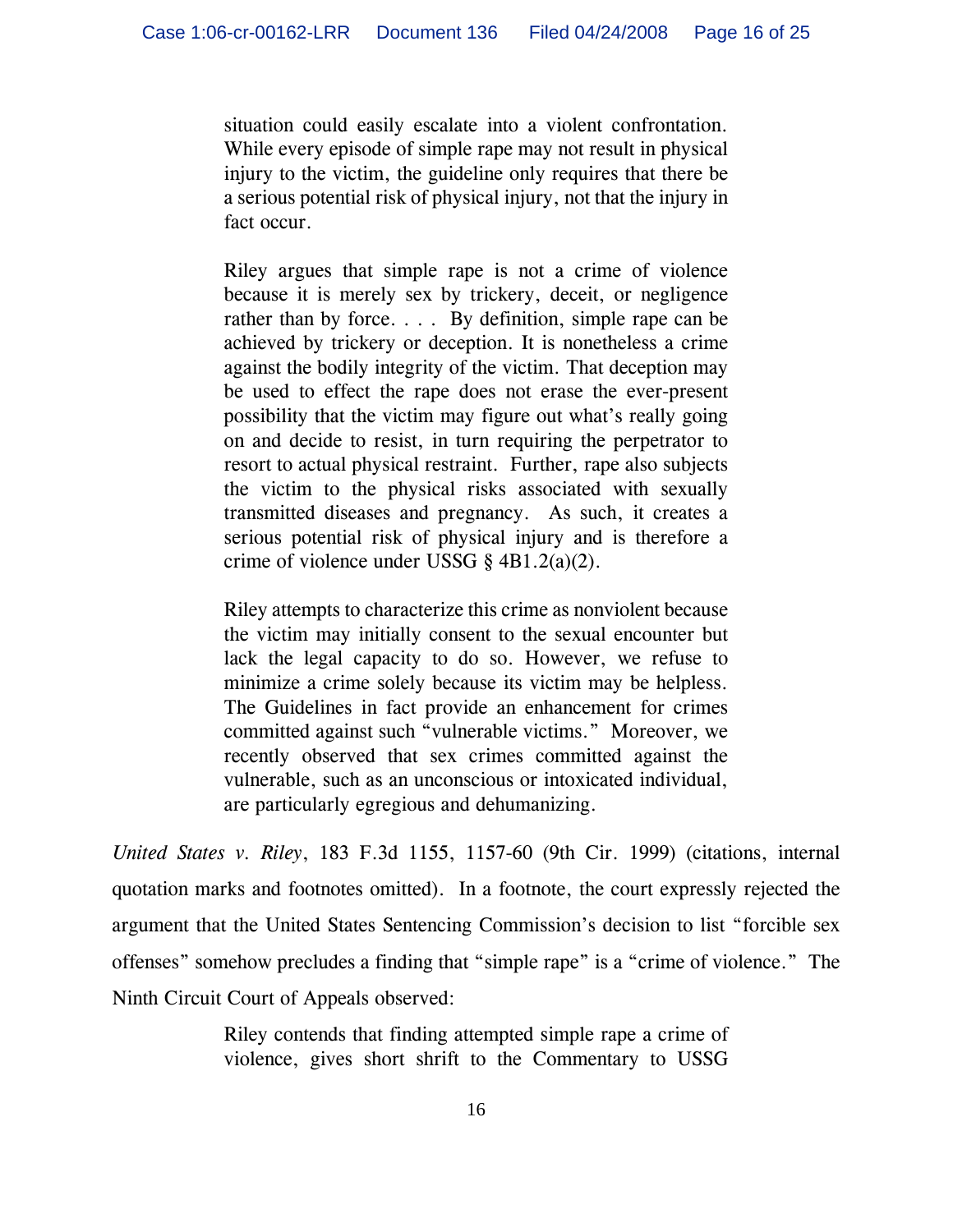§4B1.2, specifically that portion referring to "forcible sex offenses." However, the Commentary states that other crimes not specifically listed but that involve serious risk of physical injury are considered violent. While all forcible sex offenses are crimes of violence[,] it does not follow that no nonforcible ones are. Many states still criminalize a host of adult nonforcible sex offenses that could not plausibly be thought crimes of violence. Thus, our determination that attempted simple rape is a crime of violence by no means renders the term "forcible" superfluous.

*Id.* at 1160 n.13 (citations, internal quotation marks and footnotes omitted). The court agrees with the foregoing analysis and adopts it in full. Sexual Abuse in Indian Country is a "crime of violence." USSG § 4B1.2; *see also United States v. Austin*, 426 F.3d 1266, 1280 (10th Cir. 2005) (holding state statute that criminalized non-forcible statutory rape was a crime of violence), *cert. denied*, 546 U.S. 1194 (2006).

The court's conclusion is not inconsistent with the Supreme Court's recent decision in *Begay v. United States*, 2008 WL 1733270 (U.S. Apr. 16, 2008). In *Begay*, the Supreme Court held that a prior felony conviction for drunk driving under a New Mexico state statute, N.M. Stat. Ann. §§ 66-8-102(A) *et seq.*, 13 was not a "violent felony" for purposes of the Armed Career Criminal Act ("ACCA"), 18 U.S.C. § 924(e). 2008 WL 1733270, at \*7. *Begay* is important for present purposes, because the definitions of "violent felony" in the ACCA and "crime of violence" in §§4B1.1(a) and .2 are nearly identical and generally interpreted as coextensive. *See, e.g., United States v. Doe*, 960 F.2d 221, 225 (1st Cir. 1992) (Breyer, C.J.).

In holding that a conviction under such statute is not a "violent felony," the Supreme Court "consider[ed] the offense generically, that is . . . [,] in terms of how the

<sup>&</sup>lt;sup>13</sup> The New Mexico statute criminalizes the operation of a motor vehicle under the influence of alcohol or with a blood alcohol concentration of .08 or more. N.M. Stat. Ann. §§ 66-8-102(A), (C).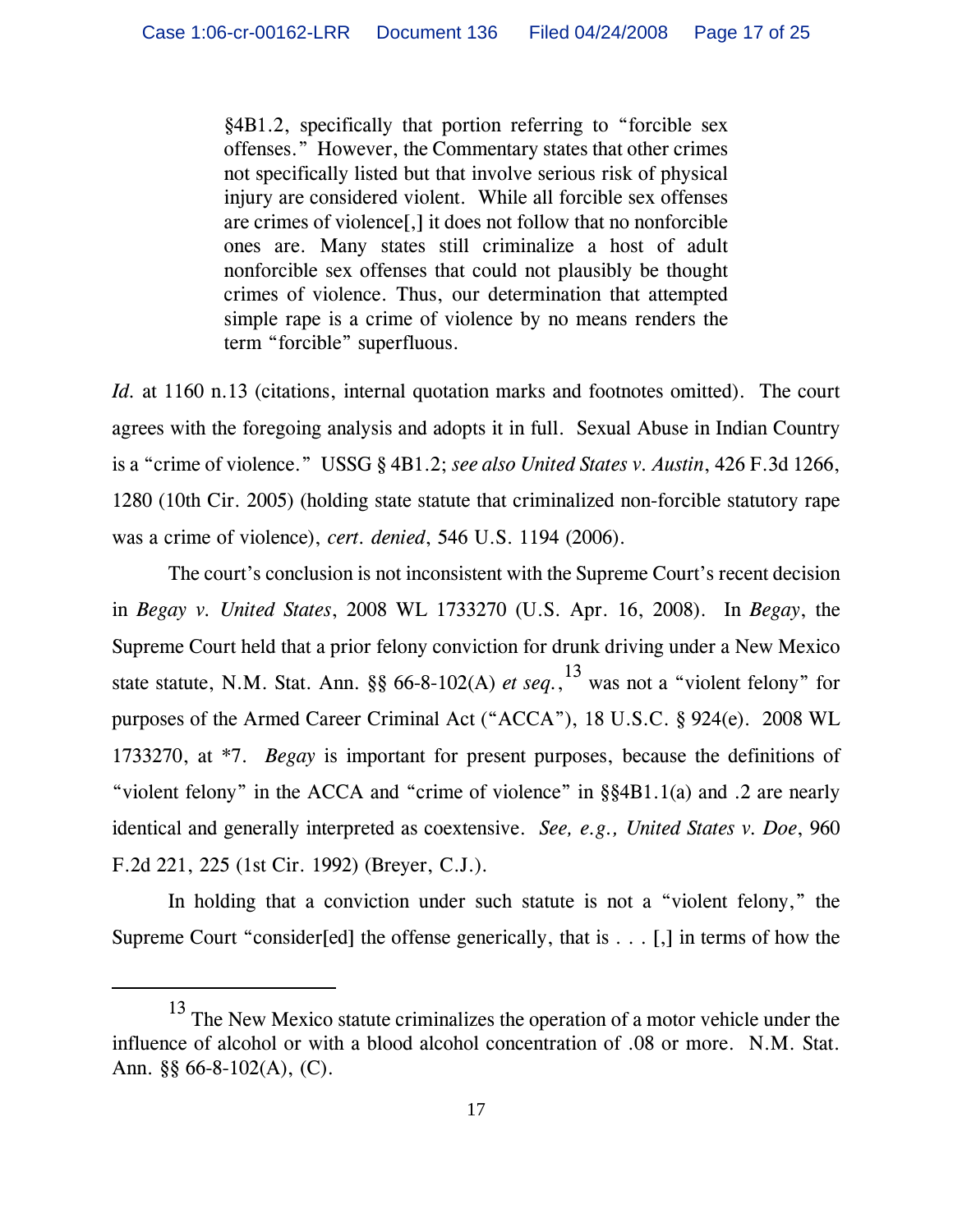law defines the offense and not in terms of how an individual offender might have committed it on a particular occasion." *Begay*, 2008 WL 1733270, at \*3 (citing *Taylor v. United States*, 495 U.S. 575, 602 (1990) and *James v. United States*, 127 S. Ct. 1586, 1597 (2005)). The court did not dispute that drunk driving "involves conduct that 'presents a serious potential risk of physical injury to another.'" *Id.* at \*4. The court nonetheless held that the defendant's drunk driving conviction was not a "violent felony," because it was "simply too unlike the provision's listed examples [of burglary, arson, extortion or crimes involving the use of explosives] . . . to believe that Congress intended the provision to cover it." *Id.* These listed examples immediately precede the "presents . . . another" clause in the ACCA. 18 U.S.C. § 924(e).

The Supreme Court held that the presence of the listed examples in the ACCA "indicates that the statute covers only *similar* crimes, rather than *every* crime that 'presents a serious potential risk of physical injury to another.'" *Begay*, 2008 WL 1733270, at \*4 (emphasis in original) (quoting 18 U.S.C.  $\S$  924(e)(2)(B)(ii)). To qualify, then, a crime must not only "present a serious potential risk of physical injury to another," 18 U.S.C. § 924(e), but must also be "roughly similar, in kind as well as in degree of risk posed, to the examples [of burglary, arson, extortion or crimes involving the use of explosives] themselves." *Begay*, 2008 WL 1733270, at \*4 (citing *Duncan v. Walker*, 533 U.S. 167, 174 (2001)).

The Supreme Court held that drunk driving was not roughly similar, in kind as well as in degree of risk posed, to burglary, arson, extortion and crimes involving the use of explosives. The court reasoned:

> [Drunk driving] differs from the example crimes—burglary, arson, extortion, and crimes involving the use of explosives—in at least one pertinent, and important, respect. The listed crimes all typically involve purposeful, "violent," and "aggressive" conduct. That conduct is such that it makes more likely that an offender, later possessing a gun, will use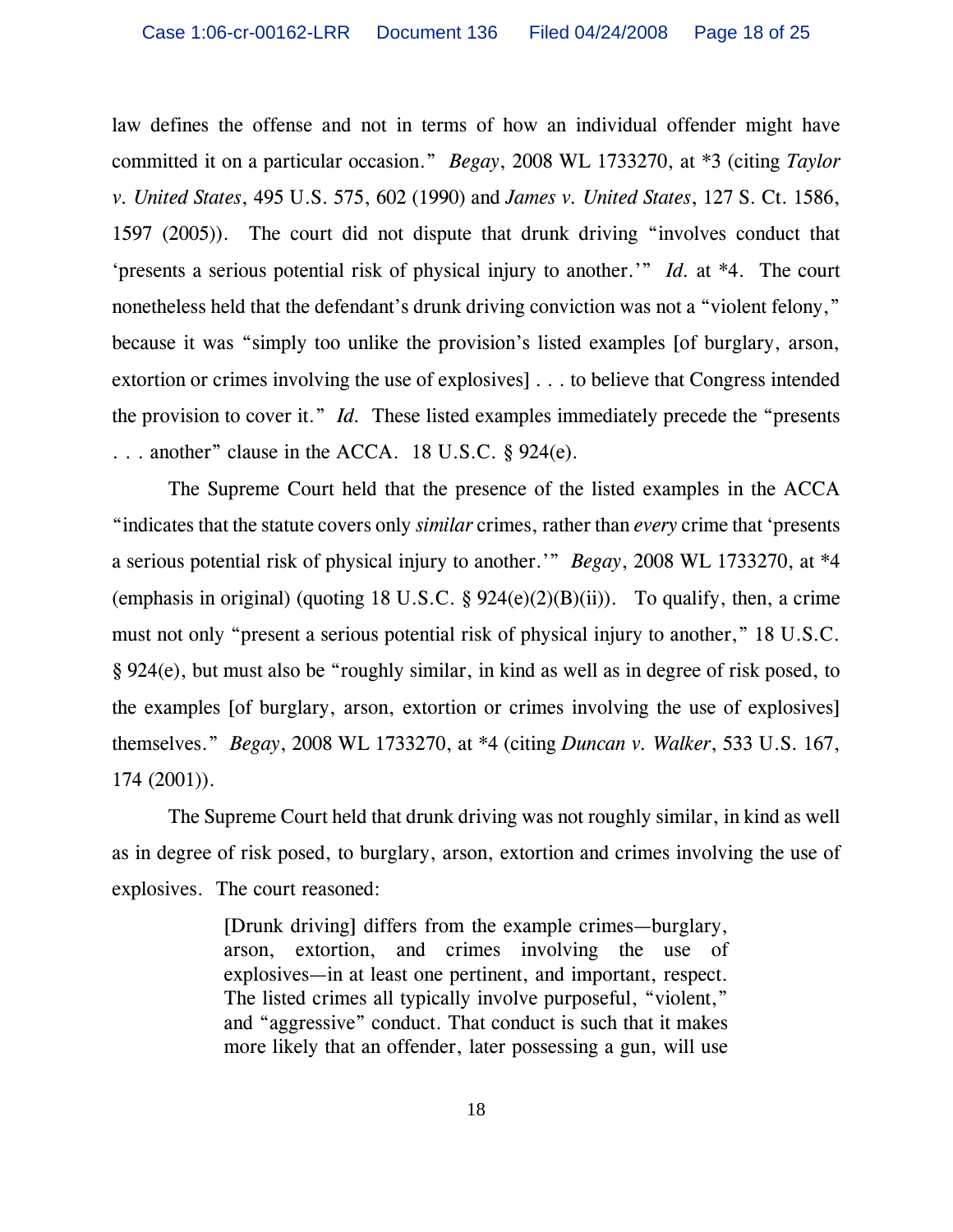that gun deliberately to harm a victim. Crimes committed in such a purposeful, violent, and aggressive manner are "potentially more dangerous when firearms are involved." And such crimes are "characteristic of the armed career criminal, the eponym of the statute."

By way of contrast, [drunk driving statutes], such as the statute before us, typically do not insist on purposeful, violent, and aggressive conduct; rather, they are, or are most nearly comparable to, crimes that impose strict liability, criminalizing conduct in respect to which the offender need not have had any criminal intent at all. The Government argues that "the knowing nature of the conduct that produces intoxication combined with the inherent recklessness of the ensuing conduct more than suffices" to create an element of intent. And we agree with the Government that a drunk driver may very well drink on purpose. But this Court has said that, unlike the example crimes, the conduct for which the drunk driver is convicted (driving under the influence) need not be purposeful or deliberate.

Id. at  $*6$  (citations omitted).

In sum, *Begay* mandates a two-part inquiry. First, the court must find that the potentially qualifying conviction "involves conduct that presents a serious potential risk of physical injury" to another. Second, the court must determine whether such conviction is "roughly similar, in kind as well as in degree of risk posed, to the examples" listed immediately prior to the phrase "involves conduct that presents a serious potential risk of physical injury to another." *Begay*, 2008 WL 1733270, at \*4-6.

As the court's discussion of *Riley* makes clear, the court finds that Sexual Abuse in Indian Country clearly "involves conduct that presents a serious potential risk of physical injury" to another. Applying *Begay*, then, the pivotal inquiry is whether Sexual Abuse in Indian Country is "roughly similar, in kind as well as in degree of risk posed, to the examples" listed in §4B1.2. *Begay*, 2008 WL 1733270, at \*4. The examples listed in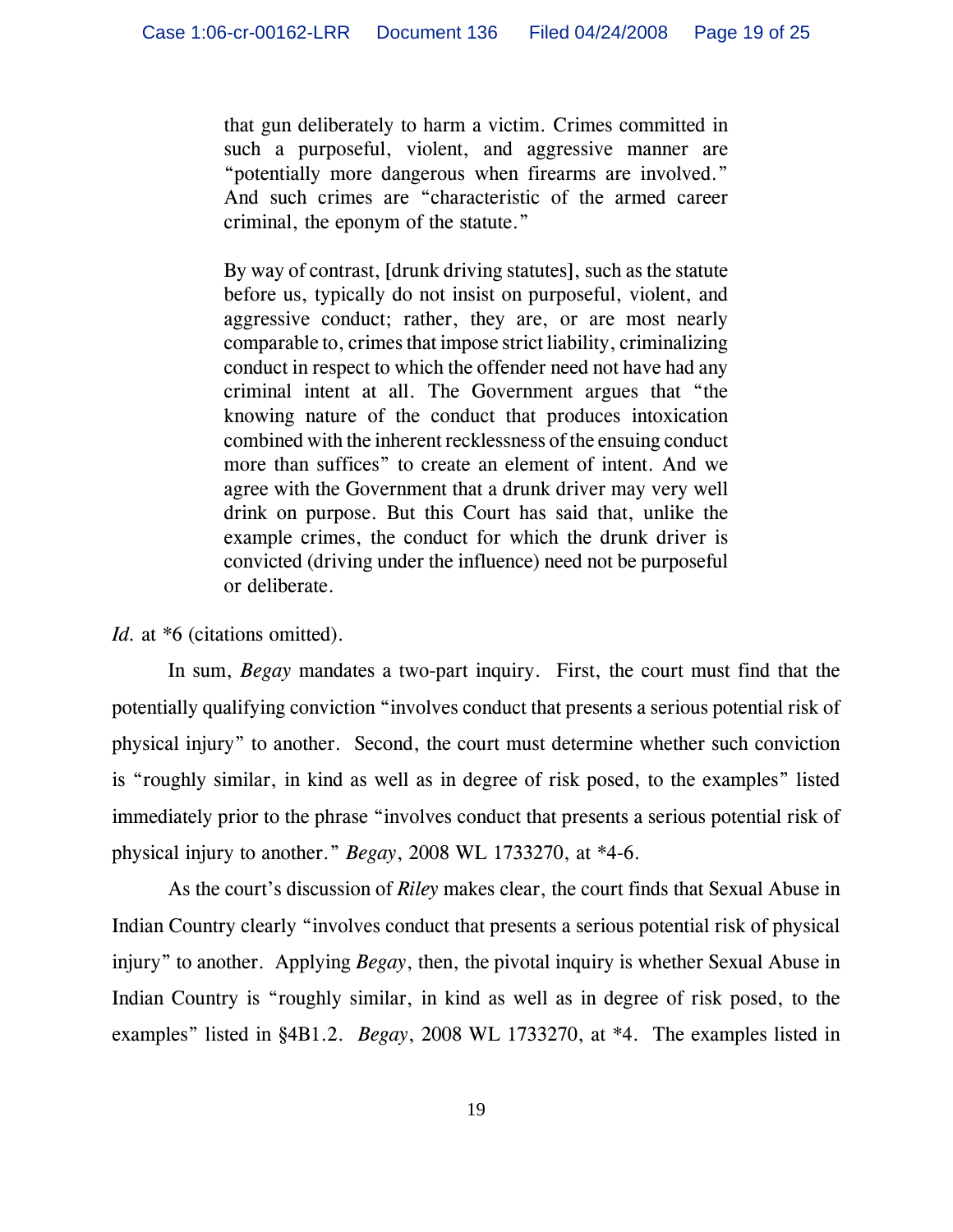§4B1.2 are burglary of a dwelling,  $^{14}$  arson, extortion and crimes involving the use of explosives. USSG §4B1.2.

The court holds that Sexual Abuse in Indian Country is sufficiently similar to burglary of a dwelling, arson, extortion and crimes involving the use of explosives. Sexual Abuse in Indian Country, that is, raping a person who is unable to resist or incapable of apprising the nature of the sexual contact in Indian Country, "typically involve[s] purposeful, 'violent,' and 'aggressive' conduct." *Begay*, 2008 WL 1733270, \*6. Further, Sexual Abuse in Indian Country is potentially more dangerous when firearms are involved. *See id.* If the victim were to wake from her stupor or come to fully apprise the nature of the defendant's actions, the defendant could murder his victim to cover up his crime. Simply put, Sexual Abuse in Indian Country is a far cry from the drunk driving statute at issue in *Begay* or crimes that "impose strict liability, criminalizing conduct in respect to which the offender need not have had any criminal intent at all." *Id.*

Accordingly, the court holds that the instant offense of Sexual Abuse in Indian Country is a felony that is a crime of violence.

#### *3. Defendant has two prior convictions for felonies that are crimes of violence*

Third, Defendant concedes that he has at least two prior felony convictions for crimes of violence. In 1994, Defendant was convicted of Assault with Intent to Commit Sexual Abuse, in violation of Iowa Code section 709.11 (1993). *See* PSIR at ¶ 31; *see United States v. Marcos-Quiroga*, 478 F. Supp. 2d 1114, 1124 (N.D. Iowa 2007) (Bennett, J.) (holding that Assault with Intent to Commit Sexual Abuse qualifies as a "crime of violence" for purposes of §4B1.1). In 2000, Defendant was convicted of Aggravated Assault, in violation of Iowa Code sections 708.1 and .2(1) (1999). *See* PSIR at ¶ 34; *see, e.g., United States v. Thomas*, 832 F. Supp. 1297, 1304 (N.D. Iowa 1993) (Hansen, J.)

<sup>14</sup> Whereas the ACCA lists "burglary," §4B1.2 substitutes "burglary of a dwelling."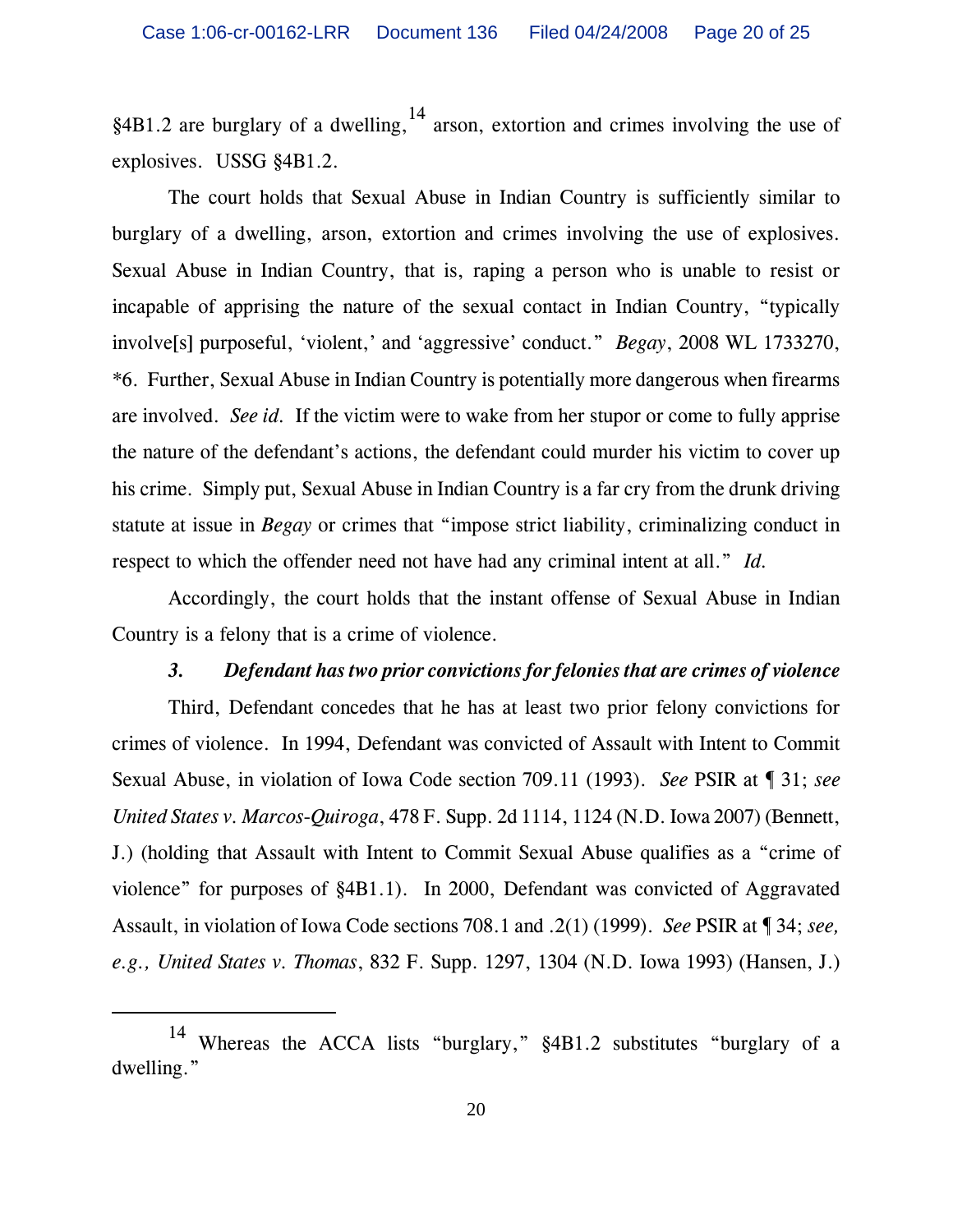(holding that Aggravated Assault qualifies as a "crime of violence" for purposes of §4B1.1).

### *4. Conclusion that Defendant is a career offender*

Accordingly, the court held that Defendant is a career offender. This brought Defendant's total offense level under the advisory Sentencing Guidelines to **37**.

### *D. Criminal History Category*

Absent a finding that Defendant is a career offender, it was undisputed that he would be a **Criminal History Category IV**. Because Defendant is a career offender, he is a **Criminal History Category VI**. USSG §4B1.1(b).

### *E. Advisory Sentencing Guidelines Range*

Defendant's total offense level was **37**, and he was a **Criminal History Category VI**. No traditional departures were warranted. Accordingly, the court found that Defendant's advisory Sentencing Guidelines range was **360 months to life imprisonment**. *See* USSG Sentencing Table.

#### *VI. SENTENCE*

After considering all of the factors at 18 U.S.C. § 3553(a), the court found that a sentence of 360 months of imprisonment was appropriate. The court denied Defendant's motion for a downward variance from the advisory Sentencing Guidelines range, because a sentence below the advisory Sentencing Guidelines range of 360 months to life imprisonment would run afoul of the § 3553(a) factors. *See also* Part VII infra (discussing reasons for alternative variance).

#### *VII. ALTERNATIVE VARIANCE*

In the event that the court erred in finding that Defendant is a career offender, it is undisputed that his total offense level would be 34 and he would be a Criminal History Category IV. Accordingly, were Defendant not a career offender, Defendant's advisory Sentencing Guidelines range would be 210 to 262 months of imprisonment.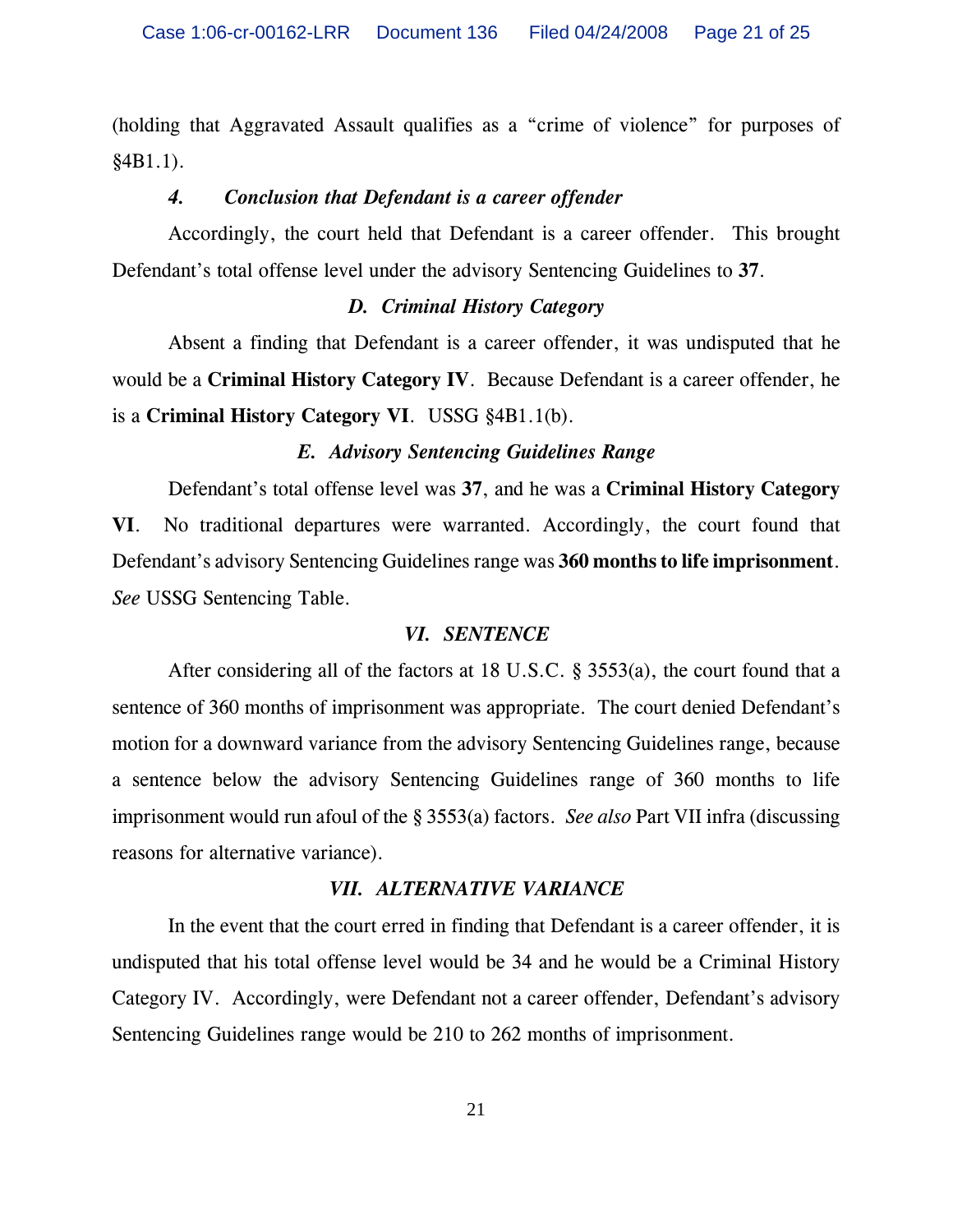Even if Defendant were not a career offender, however, after considering all of the § 3553(a) factors the court would vary upward and still impose a sentence of 360 months of imprisonment. The court recognizes that the Eighth Circuit Court of Appeals has previously held that such alternative variances sometimes will not survive appellate scrutiny. *See, e.g., United States v. Bah*, 439 F.3d 423, 430-32 (8th Cir. 2006). *Bah* is distinguishable from the present case, however, because here the court is basing its alternative variance upon a specific, identifiable alternative range and has not imposed a "blanket identical alternative sentence." *Cf. Bah*, 439 F.3d at 431 (criticizing the district court for imposing a "blanket identical alternative sentence," because it "effectively ha[d] ignored the requirement . . .to first determine the appropriate guidelines sentencing range for the alternative sentence" (citations and internal quotation marks omitted)). In other words, there is a meaningful difference between identifying an alternative variance from a specific alternative advisory Sentencing Guidelines range and announcing an alternative sentence whatever the advisory Sentencing Guidelines range might be. In the former instance, the advisory Sentencing Guidelines retain their status as "the starting point and the initial benchmark," *Gall*, 128 S. Ct. at 596-97, and there is no danger that the district court has wholly ignored the advisory Sentencing Guidelines. In any event, the continuing viability of *Bah* is highly questionable in light of *Gall* and intervening decisions of the Eighth Circuit Court of Appeals. *See, e.g., United States v. Freemont*, 513 F.3d 884, 890-91 (8th Cir. 2008) (considering two alternative variances on the merits in a post-*Gall* appeal).

When the court considers all of the § 3553(a) factors, the reasons for a sentence of 360 months of imprisonment are clear. A jury found Defendant guilty of a serious offense, Sexual Abuse in Indian Country. The facts and circumstances of the abuse were particularly aggravating, as the court's factual findings in Part IV *supra* show. Defendant and Blackcloud physically and sexually abused an adult female. The sexual abuse involved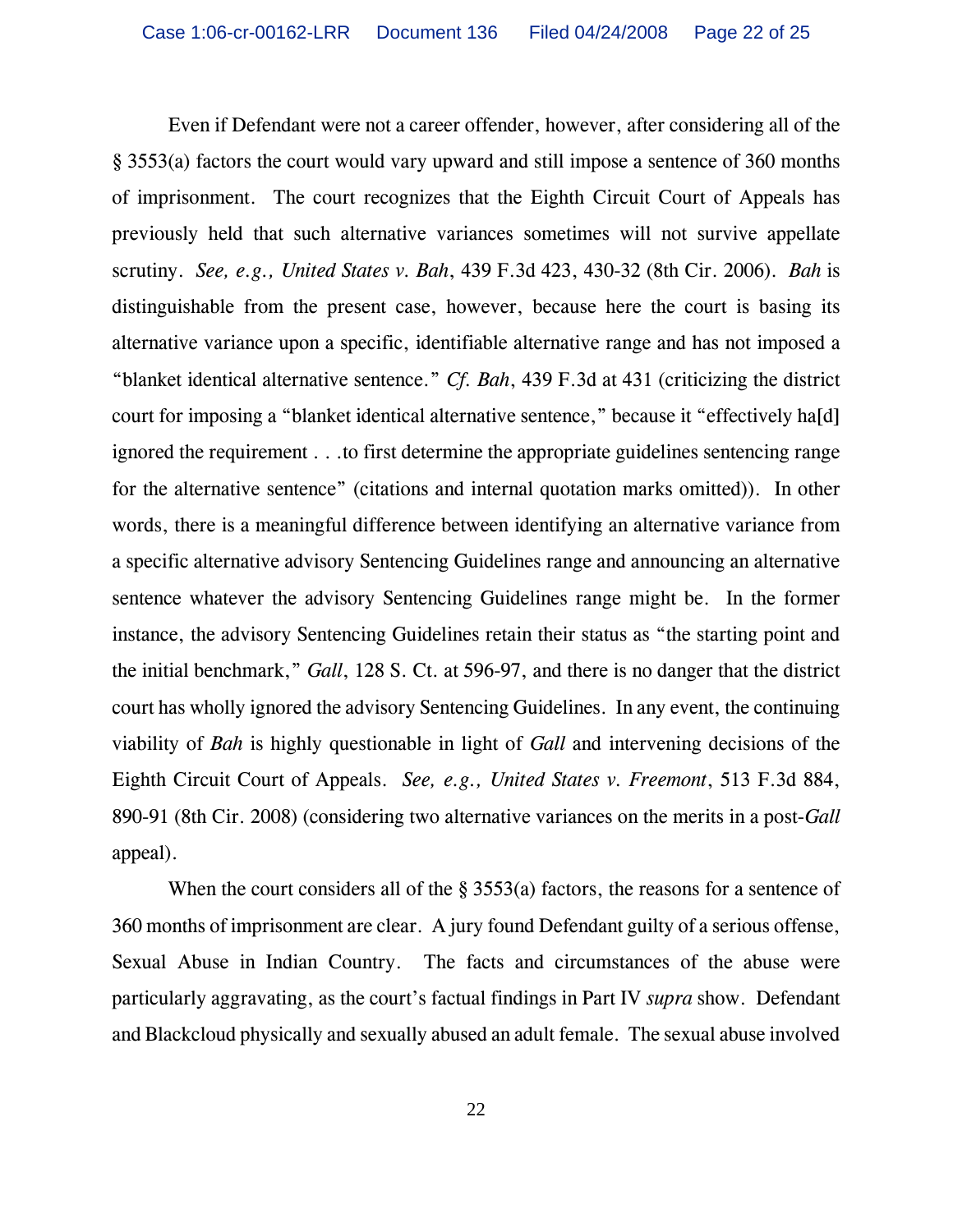the use of a cucumber, which was inserted into the vaginal opening of the victim. The victim was so intoxicated that she could not resist and she was conscious only periodically during the commission of the sexual acts.

Defendant is a dangerous man. He has repeatedly engaged in crimes of violence in his relatively short life. These crimes of violence include Assault Causing Injury, in violation of Iowa Code sections 708.1 and .2(2) (1993), *see* PSIR at ¶ 30; Assault with Intent to Commit Sexual Abuse, in violation of Iowa Code section 709.11 (1993), *see* PSIR at ¶ 31; and Aggravated Assault, in violation of Iowa Code sections 708.1 and .2(1) (1999), *see* PSIR at ¶ 34. The facts of the latter two crimes of violence show a pattern of violent conduct toward females and the vulnerable.

The Assault with Intent to Commit Sexual Abuse occurred while the victim, a fifteen-year old girl, was asleep at Defendant's residence. PSIR at ¶ 31. Defendant pulled down the child's shorts, placed his hand in her underwear and tried to put his finger into her vagina. *Id.* The child awoke as Defendant tried to penetrate her vagina. *Id.*<sup>15</sup>

The Aggravated Assault occurred when Defendant and a female entered a residence without permission and attacked two sleeping victims. Defendant held down a female victim, while he and his accomplice repeatedly struck her. Defendant shouted "Fuck you, bitch." PSIR at  $\P$  34. Defendant beat the victim so hard that her "nose was extremely disfigured and her upper front tooth was broken." *Id.*

<sup>15</sup> At trial, the court excluded evidence of Defendant's 1994 conviction, pursuant to Federal Rule of Evidence 403. *See United States v. Papakee*, No. 06-CR-162-LRR, 2007 WL 1058471, \*5 (N.D. Iowa Apr. 5, 2007). At the time, the court did not know that the facts underlying such conviction were similar to the instant offense of conviction. *See id.* at \*3 ("There is no evidence in the record that indicates that the conduct underlying the 1994 [c]onviction was similar to the alleged conduct underlying the Superseding Indictment."). The government made no attempt to prove the facts underlying the 1994 conviction in the present matter; the USPO brought the facts to the court's attention in its investigation of Defendant's criminal history. Defendant did not object to the relevant portions of the PSIR.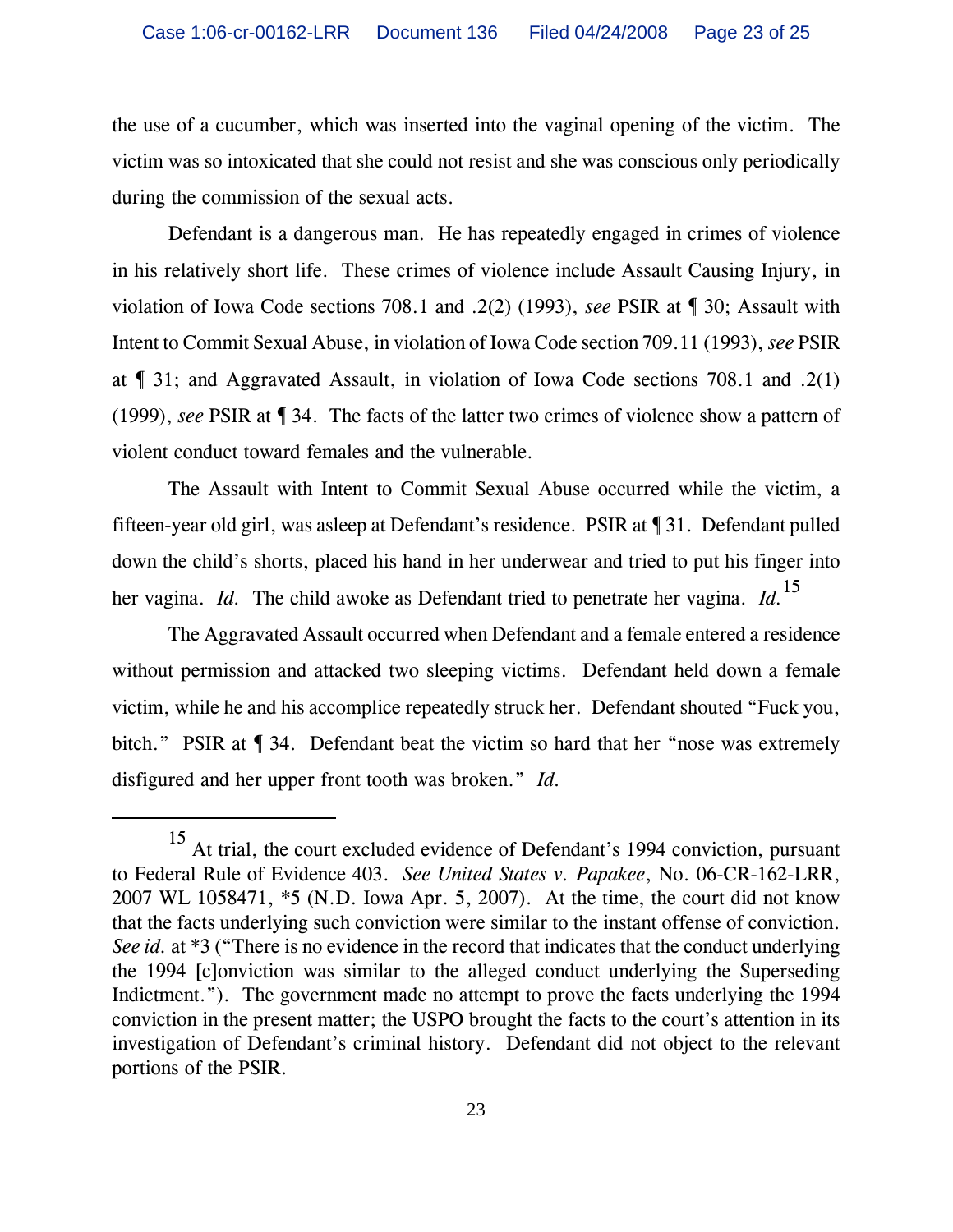Based on Defendant's conduct in this case and his history of violence toward others, the court finds he is dangerous and is at a high risk to re-offend—likely by causing physical harm to others. Without a career offender finding, Defendant's advisory Sentencing Guidelines range would substantially under-represent his criminal history and the likelihood he will re-offend.

Three serious offenses were not scored under the advisory Sentencing Guidelines, because they were committed some time ago. Specifically, the advisory Sentencing Guidelines did not score (1) Defendant's 1992 conviction for Operating While Intoxicated—First Offense, in violation of Iowa Code section 321J.2 (1991), *see* PSIR at ¶ 29; (2) Defendant's 1994 conviction for Assault Causing Injury, in violation of Iowa Code sections 708.1 and .2(2) (1993), *see* PSIR at ¶ 30; and Defendant's 1996 conviction for Operating While Intoxicated—Second Offense, in violation of Iowa Code section 321.J.2 (1995), *see* PSIR at ¶ 32.

Even though the Supreme Court has recently held that drunk driving is technically not a "violent felony" for purposes of the ACCA, drunk driving remains a very serious offense. Drunk driving poses a great risk of harm to innocent members of the public and law enforcement. As the majority of the Supreme Court stated, "[d]runk driving is an extremely dangerous crime." *Begay*, 2008 WL 1733270, at \*4. "In the United States in 2006, alcohol-related motor vehicle crashes claimed the lives of more than 17,000 individuals and harmed untold amounts of property." *Id.* (citation omitted). The dissent agreed with this assessment. The dissent pointed out:

> Statistics dramatically show that driving under the influence of alcohol is very dangerous. Each year, approximately 15,000 fatal alcohol-related crashes occur, accounting for roughly 40% of all fatal crashes. Approximately a quarter million people are injured annually in alcohol-related crashes. The number of people who are killed each year by drunk drivers is far greater than the number of murders committed during. . . . burglary, arson, extortion, and offenses involving the use of